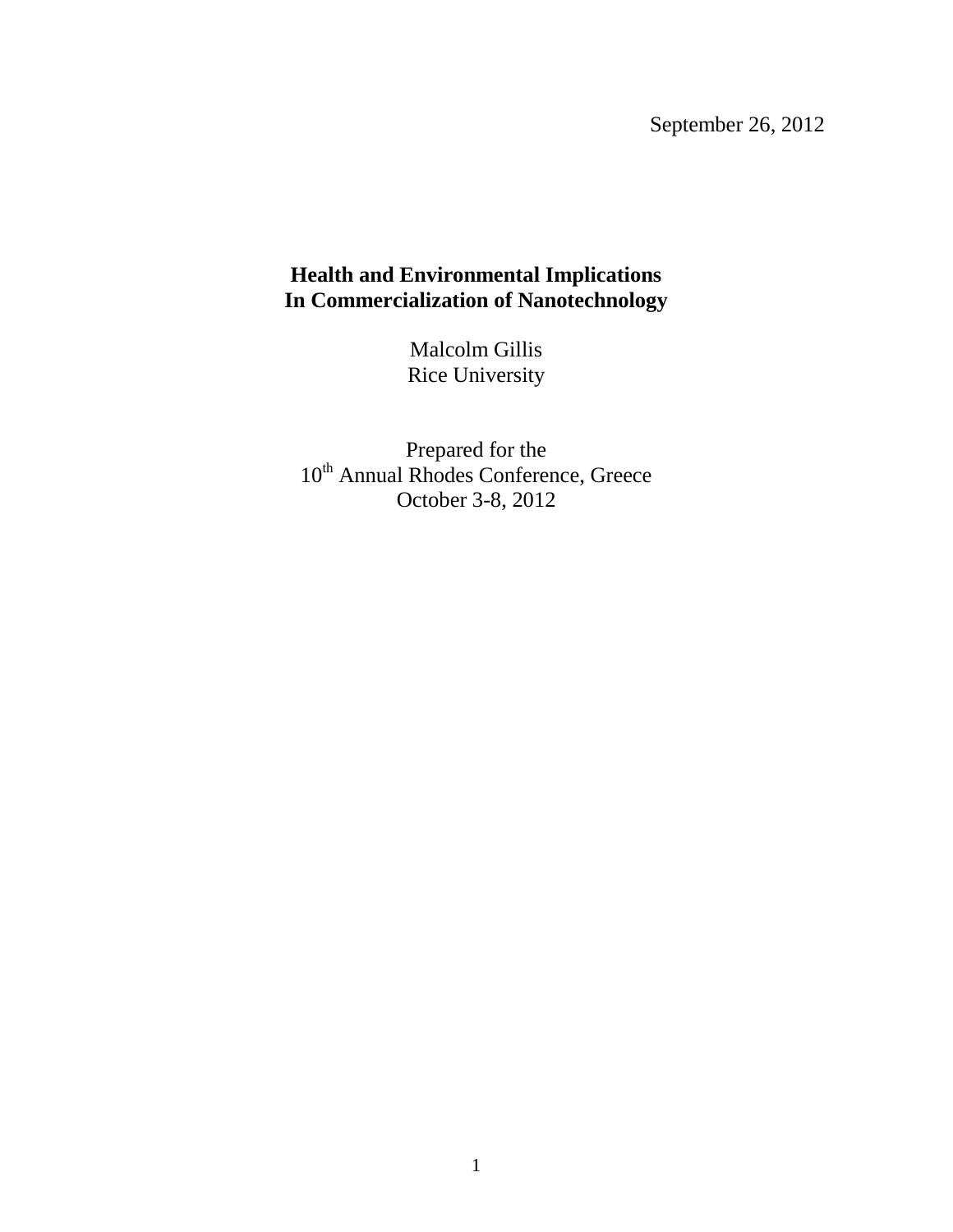## I**. Introduction**

Nanotechnology applications have positive as well as negative implications for health and the environment. This paper discusses both. Some of the societal benefits of nanotechnology were examined in my earlier presentation to this forum. Therefore the discussion of positive implications will be brief, allowing a closer focus upon societal concerns over possible health and environmental risks posed by present and potential commercial uses of this technology.

We will see that it is the special properties of nanoparticles that determine both benefits and risks.

We will distinguish between naturally occurring nanoparticles and engineered nanoparticles (ENP<sup>s</sup>). Naturally occurring nanoscale materials and particles are ubiquitous, long found throughout the atmosphere, the oceans, and in groundwater. These particles (such as some volcanic dust, ocean spray, soot) have been present throughout history; human life evolved in their presence. (Wiesner et. al. 2009). The oceans hold the greatest reservoir. Nature has for eons used materials with nanoscale structures. To illustrate, a half billion years ago soft-bodied ocean organisms began to use minerals to grow shells that contain exquisite nanostructures such as abalone shells (Angela Belcher, January 2011). Health and environmental concerns center on engineered nanoparticles (ENP<sup>s</sup>) rather than theses found in nature.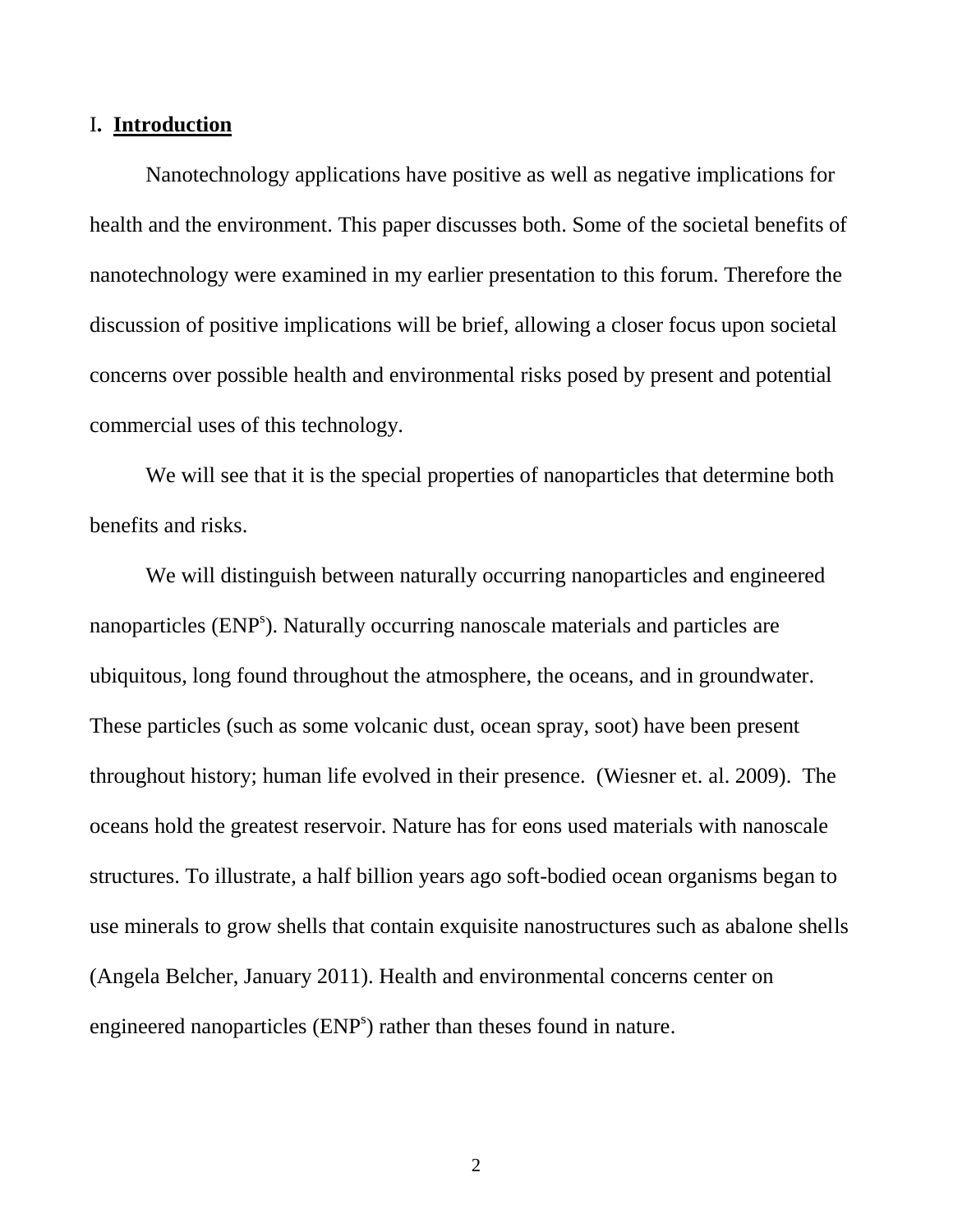## II**. Positive Implications**

We first consider the contributions that nanotechnology has made or promises to make to improve health and foster cleaner, healthier and more sustainable environment

In health, there are now abundant examples of biomedical advances flowing from innovations in nanotechnology that have had measurable impacts upon how well we live, and how long we live. These include various forms of inexpensive nanofilters to treat contaminated drinking water, devices that will help reduce child mortality rates in Africa, Asia and Latin America. Vertically aligned nanotubes may also be used in desalinization in regions lacking sufficient potable water. As noted in my earlier presentation, cancer diagnosis and treatment both have been enhanced by ingenious applications of nanotechnology. Tissue engineering, a result of the convergence of nanotech, biotech and infotech, is already improving and extending the lives of a growing number of patients with failing organs or damaged skin and bones.

The beneficial effects of nanotechnology on the environment and on energy availabilities and energy conservation are just beginning to become apparent. Nanowires are being developed that conduct electricity with minimal power loss due to resistance. This will not only conserve energy in itself, it will also allow stranded capacity in solar and wind energy to come onto the grid.

Scientists at UCLA expect that nano-methods may increase the efficiency of light bulbs to 55% of light generated from electrical energy versus only 20% from present-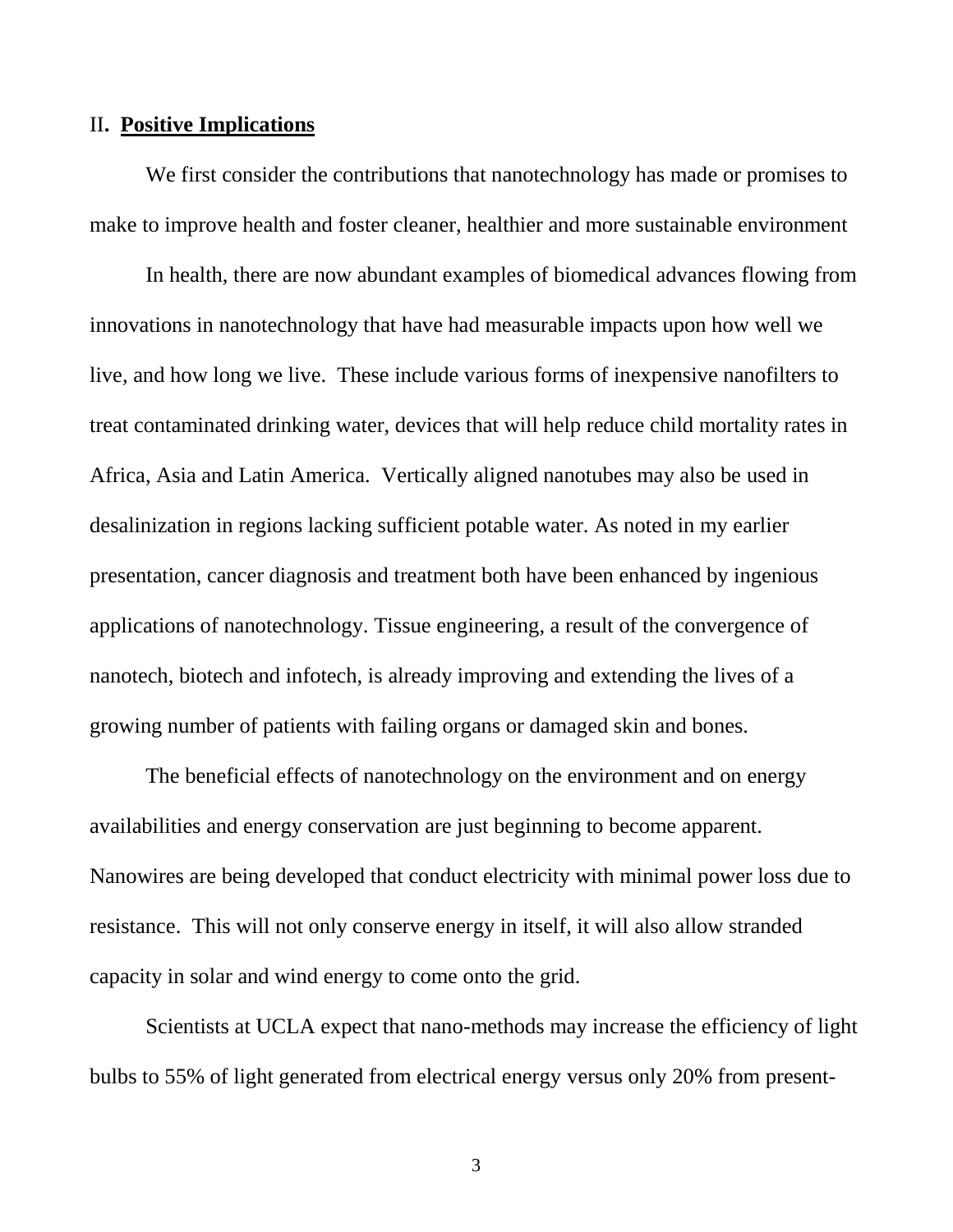day light emitting photodiodes. In power generation, nanotechnology could one day make solar cells more efficient through use of nano-devices that mimic photosynthesis.

Nanotechnology is being deployed to deal with most some of the significant world concerns in energy and the environment. Specifically, an engineered nanoparticle may help enable environmentally sustainable extraction of the world's huge reservations of hydrocarbons previously locked up in inaccessible shale formations that are especially abundant in the U.S., China, Argentina, Boliva, Brazil, South Africa perhaps Siberia and others.

The successful development of horizontal drilling techniques, coupled with hydralic fracturing (fracking), has transformed previously uneconomic shale deposits into large hydrocarbon reserves. Wells are directionally drilled, and then fluids (water, sand and other proppants) are pressure pumped into tight shale formations fracturing them, thereby releasing the hydrocarbons, which then take them back to the surface.

However, significant environmental concerns have arisen over the implication of hydraulic fracturing for water availability and water purity.

In Pennsylvania, fracturing a horizontal well may require 4.5 million gallons of water, in Texas up to 6 million gallons. (By comparison, a typical golf course uses about 300,000 gallons of water per day). Oil wells in much of California are vertical and utilize far less water (less than 175,000 gallons, owing to special features of the state's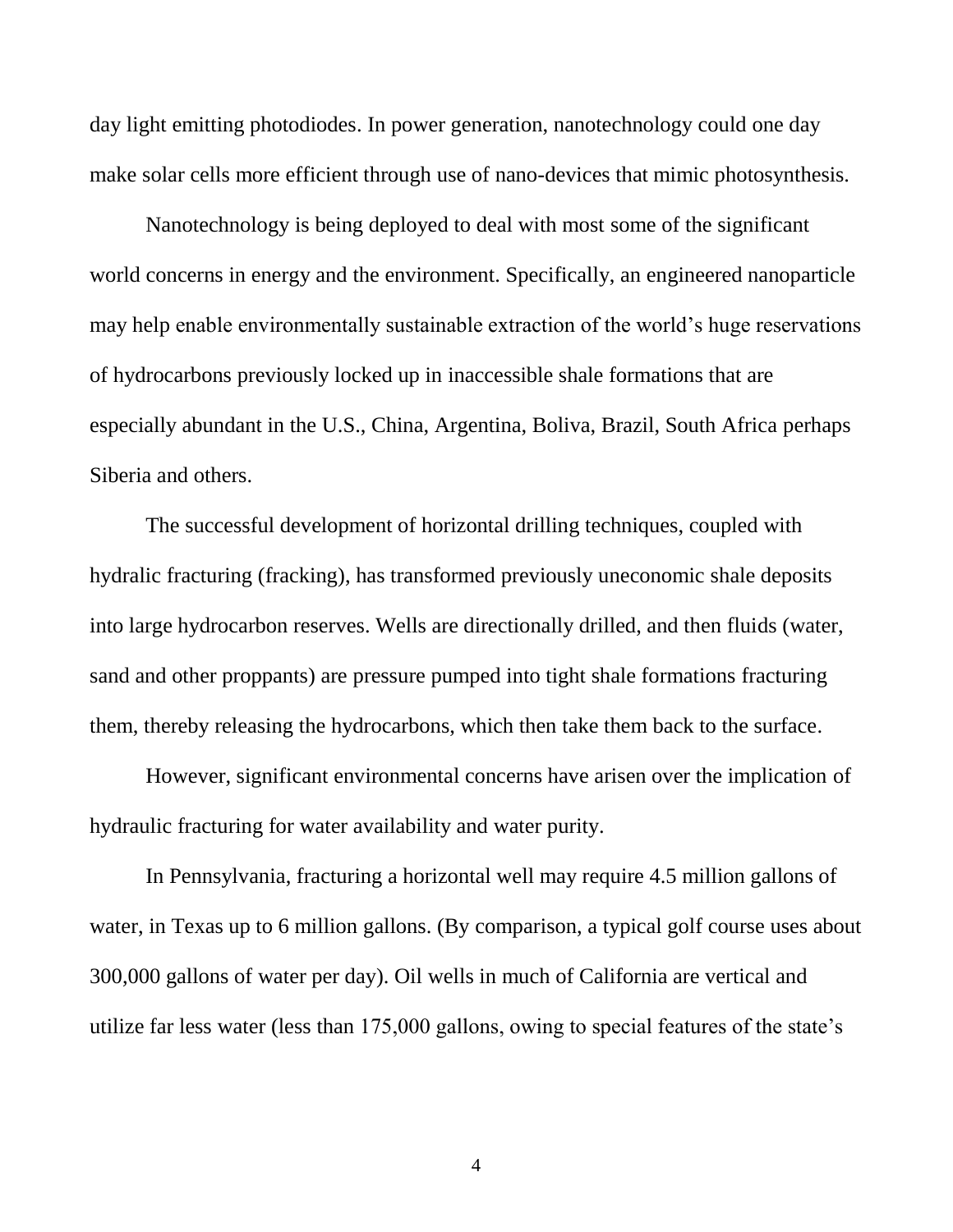geology and the presence of substantial water in California oil deposits. Generally, fracking wells costs about \$6 million of which ¼ the cost is water.

In fracking, large amounts of the injected water is returned to the surface as produced water, which contains contaminants, and is therefore of environmental concern. This led France and some U.S. states such as Vermont and New Jersey to ban fracking. It has also caused the Federal Government to draft regulations that are expected next year to increase the cost of each oil well in the Eagleford shale (Texas) by about \$240,000.

In response to these concerns, several new techniques have been developed to purify produced water and conserve water resources generally. One of the methods now in use is nano-enabled. A Texas firm has developed a nanoparticle called Ceralumoxane<sup>TM</sup> an organophopic ceramic membrane. The process promises to be much less expensive and much more favorable to the environment then traditional methods now commonly used to dispose of or purify produced water. Mobile units utilize the nanoparticle to rid produced water of contaminants.\*

Another Texas firm has developed a manufactured nanoparticle to treat produced water for radioactive contamination, using graphene oxide. Both firms utilize technology developed at Rice.

Mobilization of nanotechnology for meeting the global challenge of clean water \*Treatments would cost less than \$3.00 per bbl of output. The firm is Lance Energy Services. Containments removed include bacteria, viruses, any hydrocarbons in the water (as much as 2%) as well as additives such as proppants and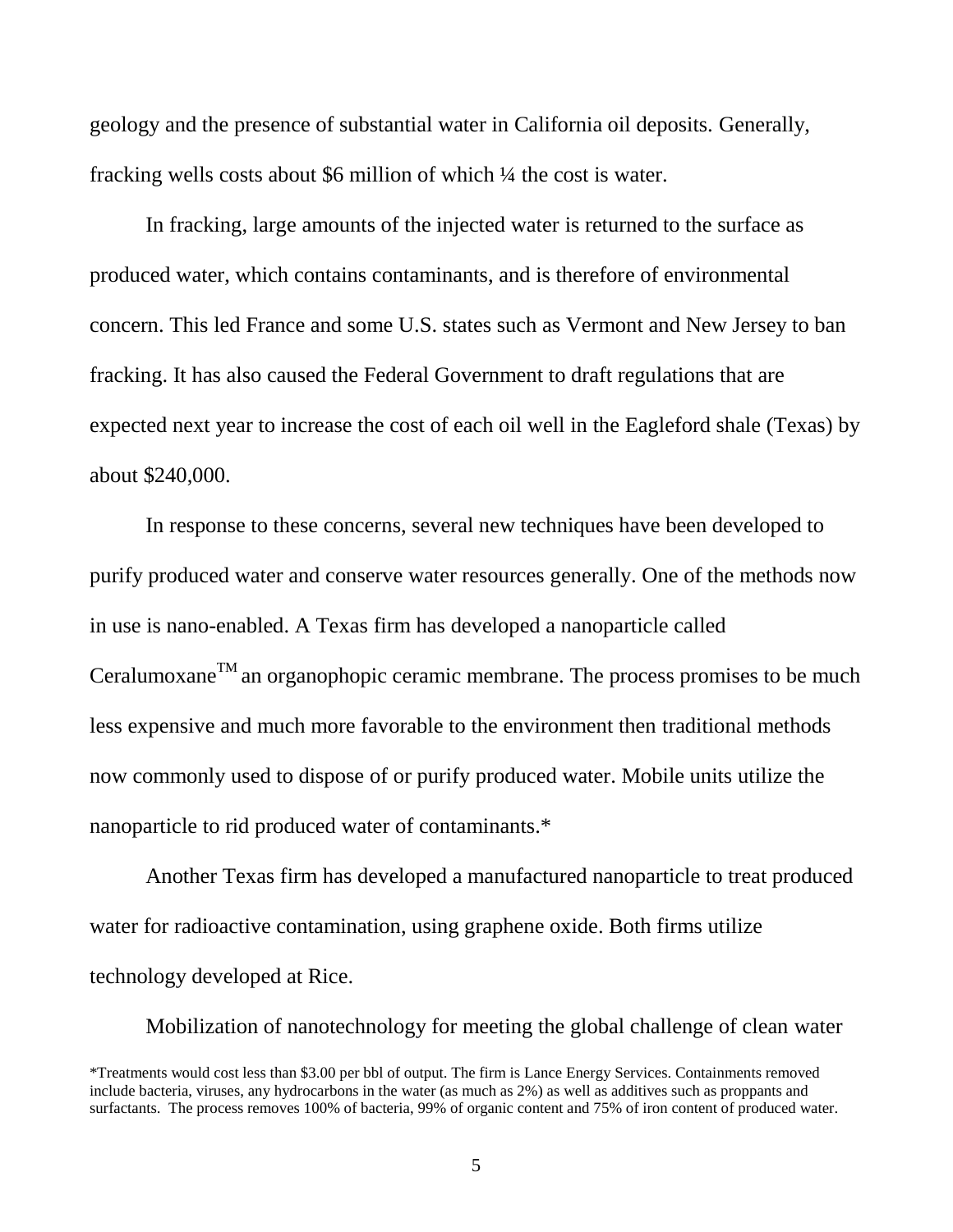has gone well beyond the energy sector. Research at Rice University indicate that one property of nanoparticles, superparamagnetism, will allow the particles to temporarily form large agglomerates with contaminants. Then, the particles can be easily separated from the contaminants in a low magnetic field. When the external magnetic field is removed, the agglomeration process is reversed. This results in desegregation of contaminants, and also allows the nanoparticles to be reused.\*\*

Moreover, researchers are discovering that nanotechnology can be easily and cheaply used in water monitoring, treatment and reuse systems. Examples include membrane filtration systems using nanotechnology. This type of system has become a core method of water treatment (Brame, Li and Alvarez 2011, and Qu, Brame, Li and Alvarez 2012).

Titanium dioxide, when hit by UV light is a bactericide. Other filters utilizing nanotubes remove bacteria such as E. Coli and some Staphylococcus, and can remove poliovirus from contaminated water. Nanotechnology can be deployed to target inorganic contaminants as well as bacteria. Other nanoparticles, such as one with the commercial name, "Nanorust" have been found to be efficient in removal of arsenic and heavy metals.\*

<sup>\*\*</sup>Qilin Li, Margaret Diamond, Mason Thomson, Michael Wong and Pedro Alvarez, "Nanotechnology One Answer to the Global Challenge of Clean Water."

<sup>\*</sup>All of the applications cited in this paragraph and many others, are presented and discussed in two recent publications. See Brome, Li and Alvarez, "Nanotechnology and Water Treatment and Use: Opportunities and Challenges for Developing Countries' in Trends and Food Science and Technology, 2011, and Qu, Brame, Li and Alvarez, "Nanotechnology for Safe and Sustainable Water Supply in Accounts of Chem Research, 2011.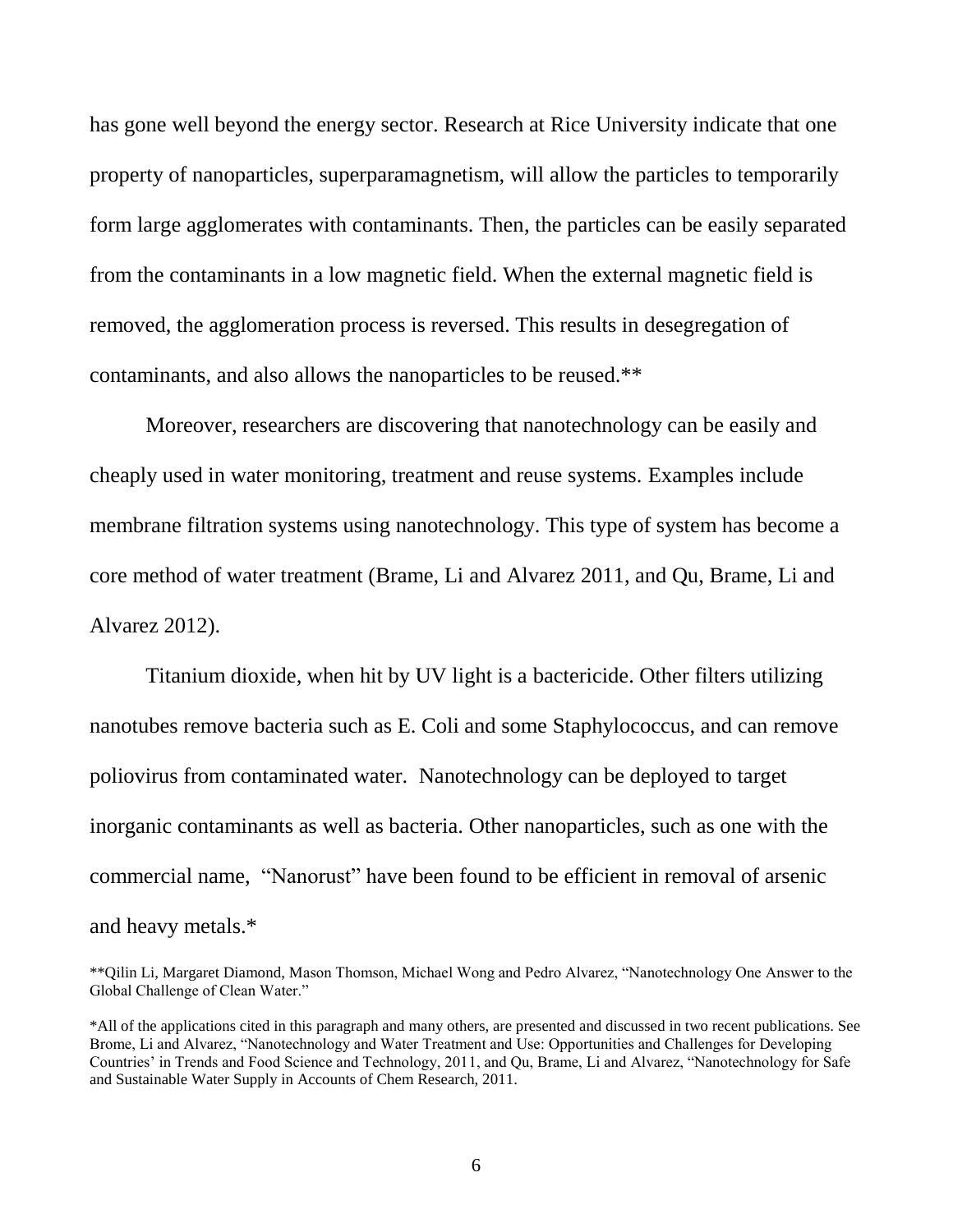The convergence of nanotech and infotech has given risen to another wholly unforeseen environmental benefit: the beginnings of "additive" manufacturing, wherein 3-D printers build up solid objects of material, one small layer at a time, producing items ranging from cupcakes to hammers to clothing to skin.

This innovation promises to sharply reduce the use of materials in manufacturing processes, reducing the costs of transport, thereby reducing depletion of scarce natural resources. There are those who believe that additive manufacturing will lead to a third industrial revolution, and could even mean the end of economies of scale in production (Economist, April 21, 2012).

Even now, one American firm (3D Systems) can print, cheaply, a customized hammer, complete with handle and a metalized head. Some firms are also using 3D printers to make plastics, ceramics and rubber-like substances. Some researchers are already using 3D printers to produce living tissues, such as skin and muscles.

Finally, nanomaterials for environmental remediation and waste cleanup have been deployed successfully to remediate sites contaminated with both organic and nonorganic pollutants (EPA White Paper, Feb. 2007).

With those perspectives in mind, we may turn now to consideration of possible dark sides of nanotechnology.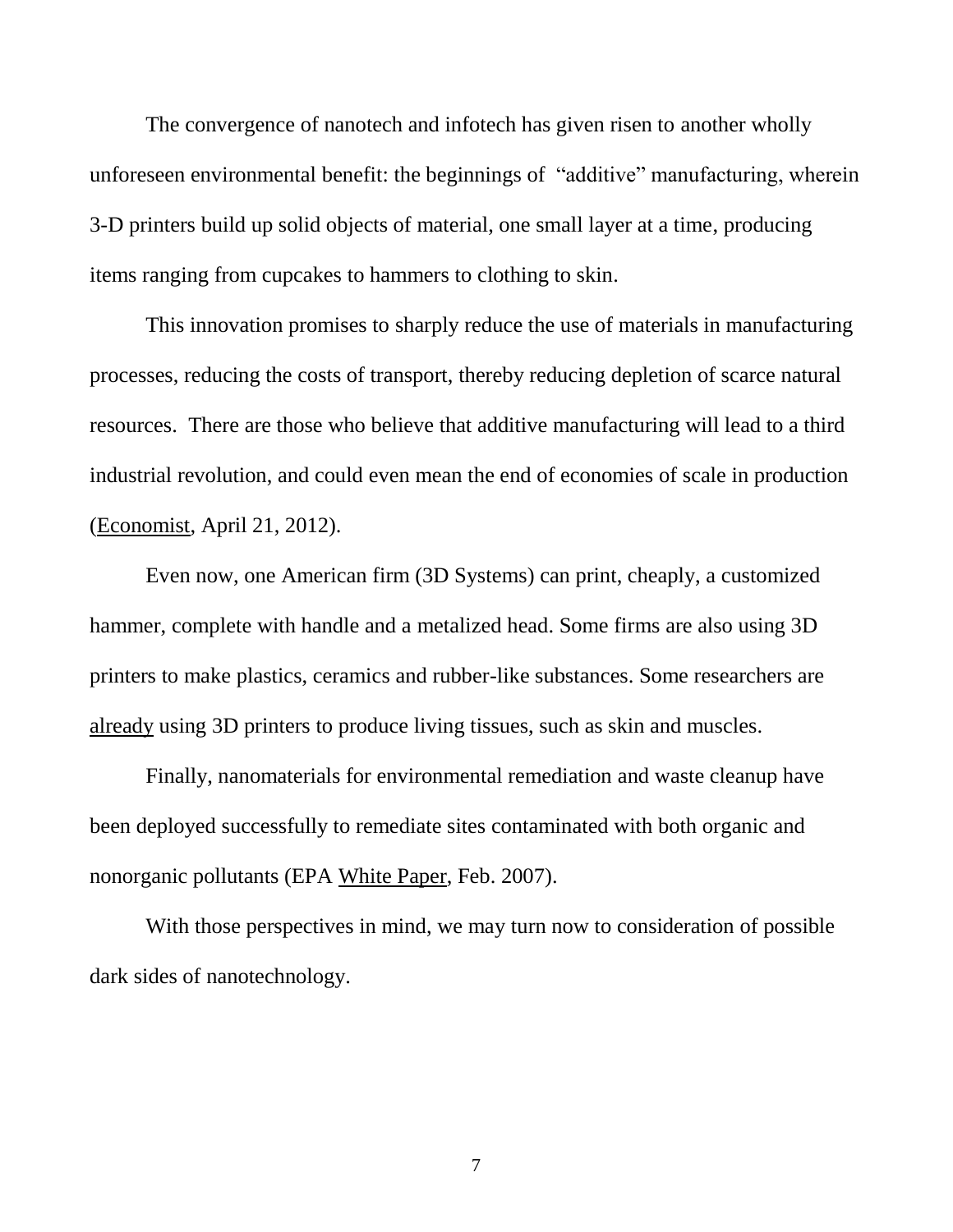### III**. Rational and Irrational Concerns**

Richard Feynman, Nobel Laureate in physics in 1965, first alerted the wider world to the brighter side of the possibilities of nanoscale science and nanotechnology in his famous 1959 lecture, "There's Plenty of Room at the Bottom." Twenty years later, the Buckyball, Carbon 60, a previously unknown form of carbon was discovered at Rice University. That was followed in short order by the identification of other fullerenes and carbon nanotubes, and then by a rapidly growing number of scholarly publications in nanoscale science

Until about the year 2002, the tone of these publications was decidedly upbeat, as nanotech innovations were just beginning to be utilized in biomedicine, material science and other fields. But at about that time there began to appear scholarly and popular publications dealing with a darker side of nanotechnology. These dealt mainly with health implications of the possible toxicity of nanoparticles. In particular, authors utilizing zebra fish and rats as experimental subjects exposed to nanoparticles came to differing, or inconclusive, results on toxicity. The popular press at the time also helped foster the irrational fear that swarms of self-assembling robots could one day destroy humanity. Fortunately this view, based on junk science, is today little evident.

Rational concerns, however, are nevertheless widespread. The body politic as well as the general public in the U.S., Europe and Japan appears especially fearful over the possibility that certain engineered nanoparticles may be carcinogenic. These fears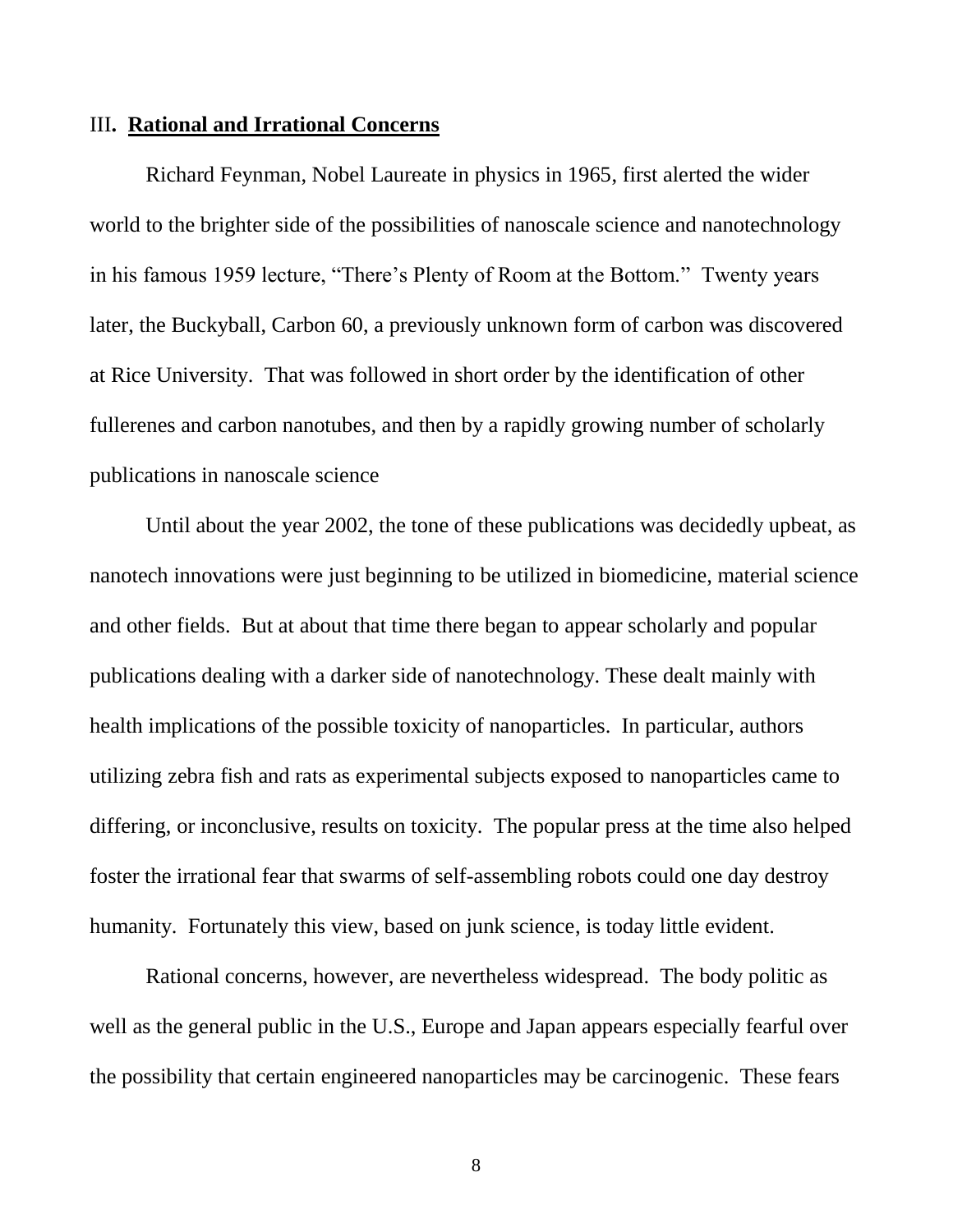were reinforced by the results of two recent studies. One study was undertaken by the National Institute of Health Sciences in Japan. In this study the lung disease mesothelioma was induced in mice injected with carbon nanotubes. However, the significance of this study for human health is in doubt, since human exposure would be through inhalation, not injection. (Citation coming).

Another study, (the Poland Study) indicated that mice exposed to carbon nanotubes through inhalation and injection developed something closely resembling the early stages of mesothelioma. While care should be taken not to merely extrapolate rat pathology to humans, this study did, in a figurative sense, touch some exposed nerves about nanotech risks. Rational concerns center upon some of the health implications of the size, shape and surface characteristics of engineered nanomaterials such as the Buckyball or various forms of carbon nanotubes.

We have long known that commonplace natural nanoparticles such as those in soot and some fibers such as asbestos present health dangers. Only recently has it been widely recognized that many familiar materials already in commerce and trade have different properties when the materials are engineered down to the nanoscale (100 nanometers, or one ten-millionth of a meter) and that not all these properties are benign. One extreme example is aluminum. When this ordinary metal is taken down to the nanometer scale, it explodes spontaneously.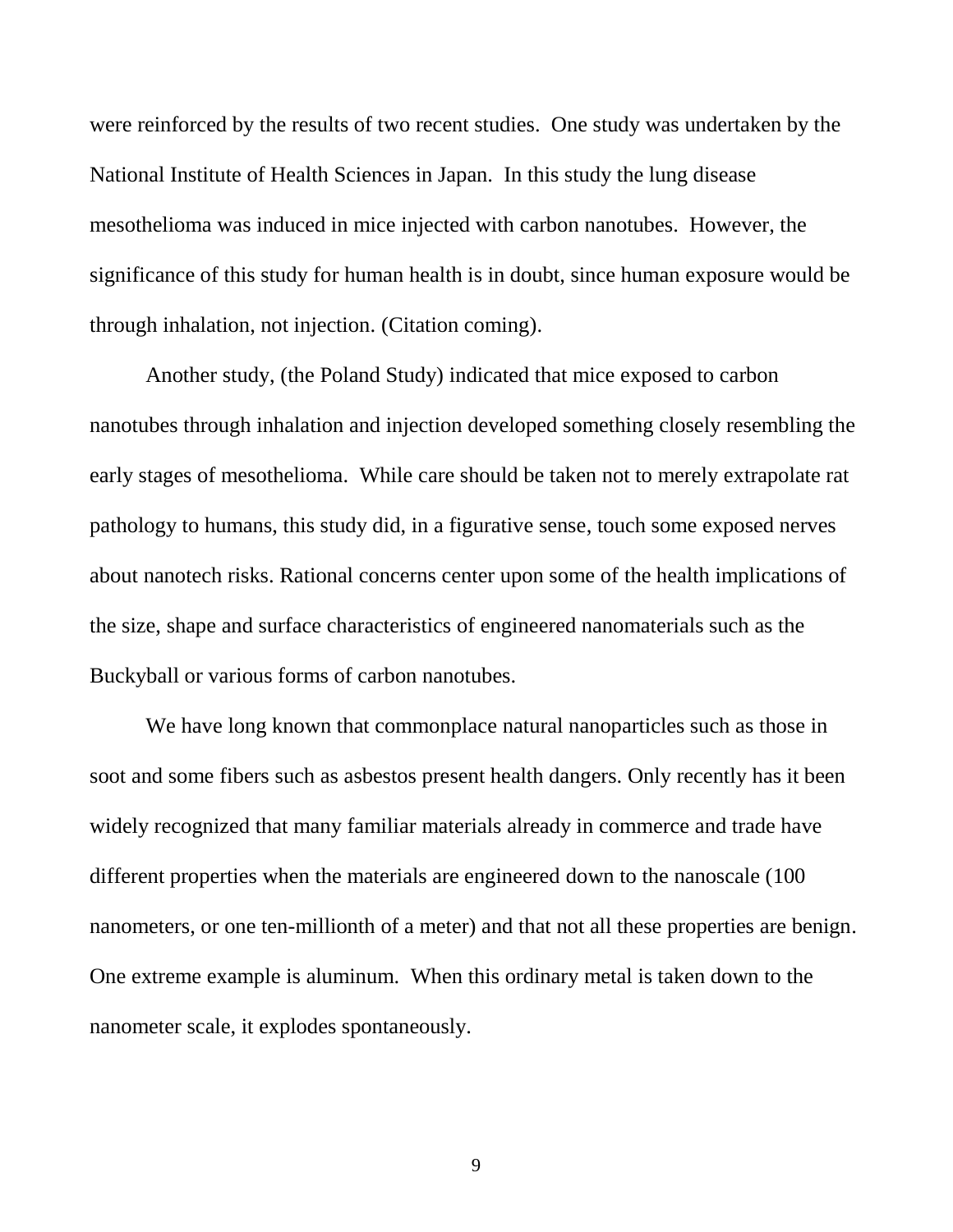Another example: Silver in bulk form is no threat to bacteria. Silver ions, flowing from silver nanoparticles are deadly to some harmful bacteria. However, these properties can be two edged swords. Silver nanoparticles in clothing may possibly enter waste water by the washing out of garments. And, at least at high doses, they have been shown to cause neurotoxicity in rats ("Engineered Nanoparticles in Consumer Products," in Environmental Health Perspective, March 2011). This is by way of saying that the size and shape of engineered nanoparticles are properties that provide large potential social and economic benefit from nanotechnology, but also account for many of the risks it presents.

The very small size of engineered (or naturally occurring) nanoparticles means that they possess a large surface area per unit of mass because of their small size. They are practically "all" surface with little mass (Mark Wiesner, et. al. 2009). These properties allow certain nanoparticles to skirt the body's natural defense mechanisms designed to prevent intrusion of harmful foreign substances. Routes of invasion that may be taken by nanoparticles include inhalation into the lungs, where small particles are otherwise filtered out of inhaled air by cilia and macrophages. Another route is the skin, ordinarily protected first by the dead cells of the epidermis and then by the underlying derma containing protective sweat and sebum secretions (Royal Academy of Engineering, 2005). A third route is the gut, where the epithelium prevents absorption of large molecules such as proteins, so that they can later be broken down into useful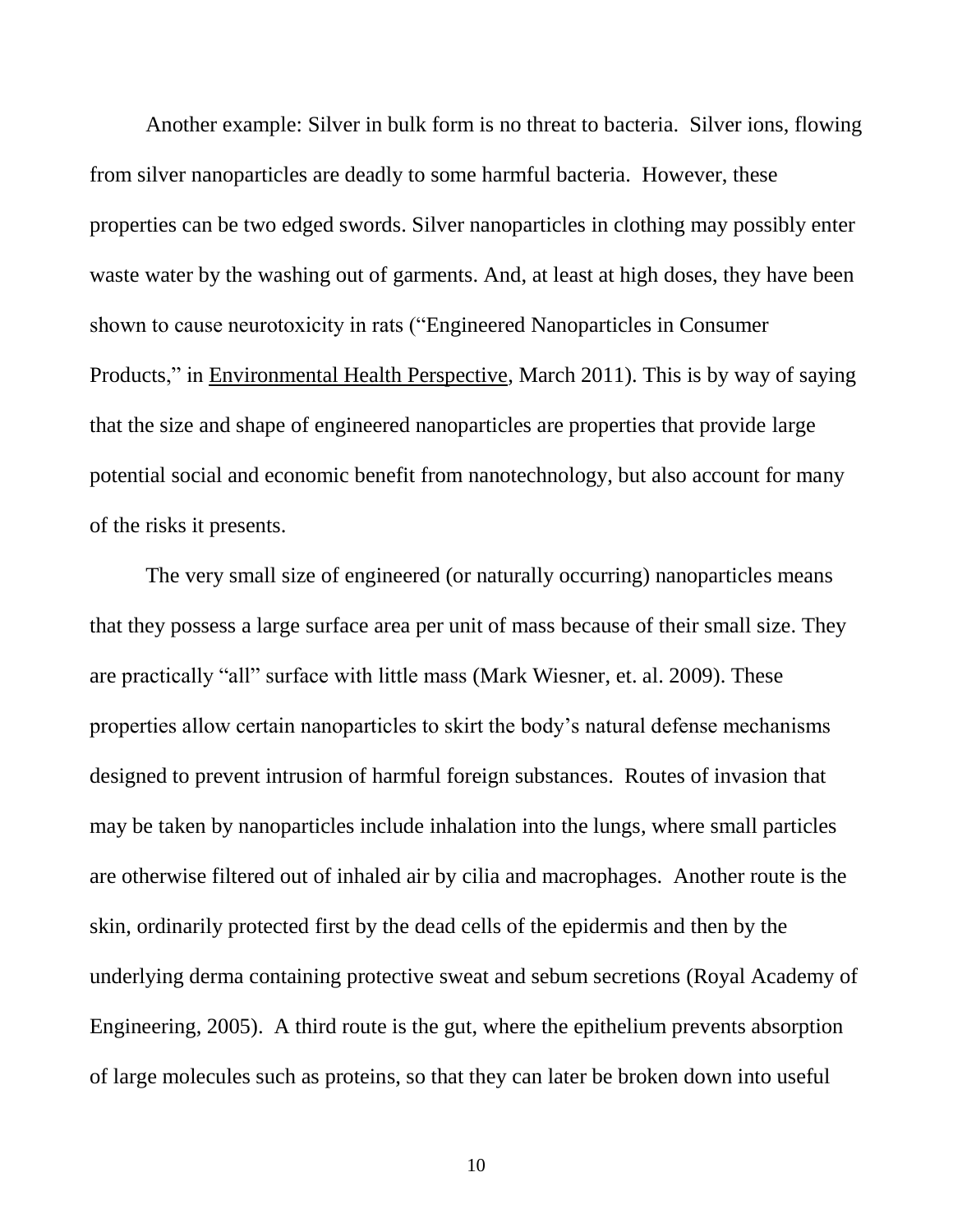nutrients. Some potentially toxic nanoparticles may evade these defenses owing to their extremely small size.

There are other critical factors determining the toxicity of nanoparticles, including their shape and length. Nanofibers are nano materials with a length at least three times their diameter. In the lung nanofibers up to 3 nanometers in length are more readily exhaled, but nanofibers of length greater than 15 nm are too long to be easily removed by the previously mentioned macrophages. So they may lodge deeply in the lung, often leading to scarring and lung cancer (Royal Academy of Engineering, 2005).

Solubility is another factor affecting potential toxicity of inhalation of nanofibers. Those that dissolve easily into shorter particles are readily removed by macrophages and are therefore not accumulated in the body (Royal Academy of Engineering, 2004).

A final critical factor in nanoparticle toxicity is of course the size of the dose, or extent of exposure. While toxicity of nanoparticles stems largely from small size, their shape and (for fibers) solubility, the degree of toxicity is generally dependent upon inhalation, ingestion or absorption of a very large number of nanoparticles over time.

## IV. **Public and Private Sector Responses to Societal Concerns over Nanotechnology**

Early into the twentieth century, concerns over health and environmental implications of nanoparticles in commercial and medical applications was widespread enough in Britain to cause the government to commission a blue-ribbon study on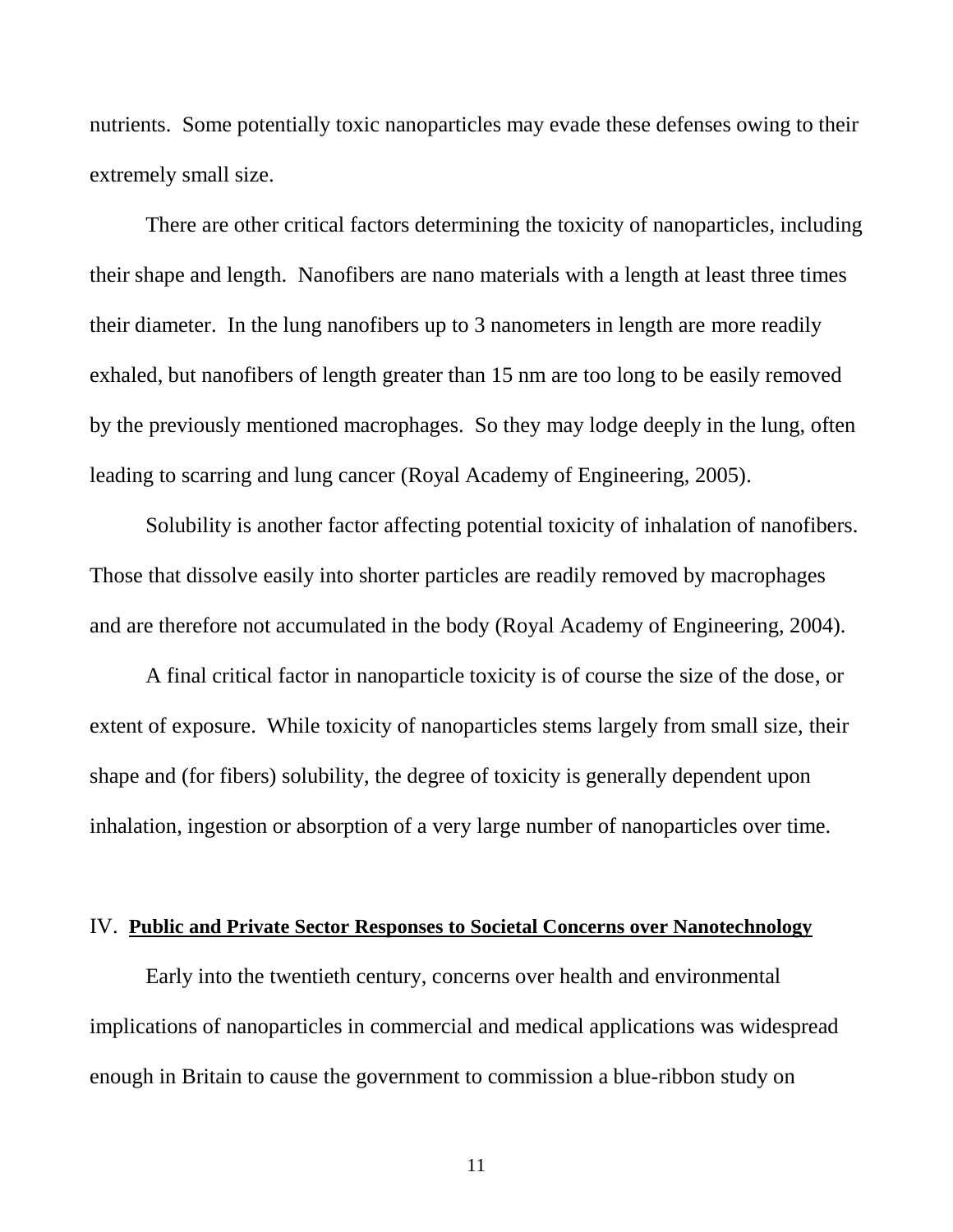aspects of applications of the technology that could positively or negatively impact society, especially health and the environment. The Royal Academy of Engineering study, published in 2005 remains, in my view, the single best place to begin any serious consideration of the risks posed by nanotechnological applications. The study, is entitled *Nanoscience and Nanotechnologies: Opportunities and Uncertainties*. Chapter 5 focuses on possible adverse health, environmental and safety impacts. At least one issue seems to have been settled by that report. Nanoparticles incorporated in fixed form into products such as coatings and films, building materials, or aircraft are not a source of primary concern. Rather, the principal worries about health and environmental issues involved in uses of nanotechnology are focused upon non-fixed, inhalable and ingestible nanoparticles not incorporated into products, such as those in that can be easily inhaled or ingested.

While the British Royal Academy report stands out among the early responses to health and environmental risks posed by nanotechnology, over the past decade preexisting as well as new public and private entities have devised new standards and regulations to cope with these risks. Pre-existing entities such as the U.S. EPA and FDA, and in Europe the E.U. and OECD have fashioned new policies and programs designed to promote and assure safe and sustainable utilization of nanotechnology and other new entities have arisen for this purpose. What follows is a sampling from a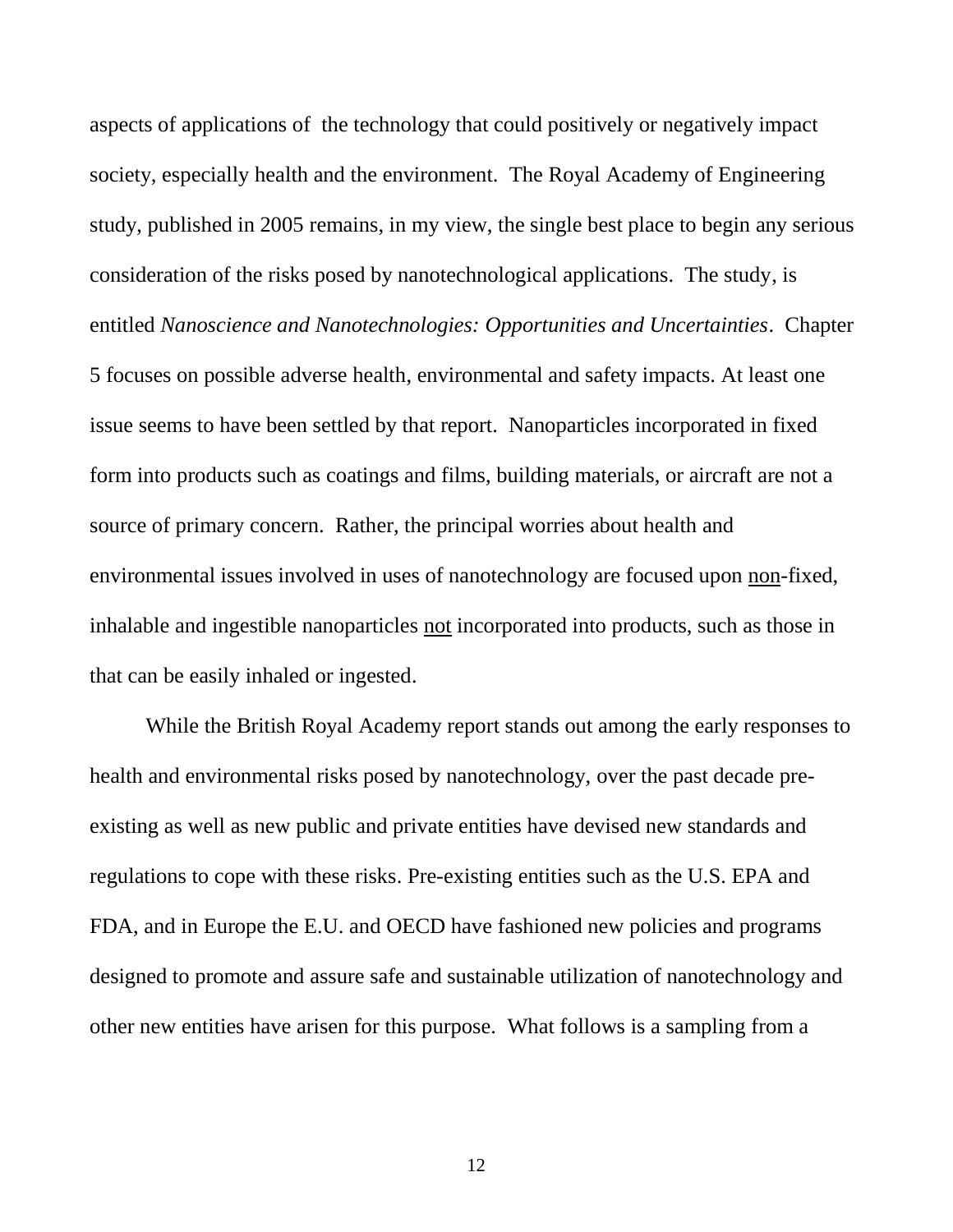growing universe of entities and agencies in the U.S., Europe, Japan and China. We first consider responses from the private sector.

## A) Private Sector

Early on in the  $21<sup>st</sup>$  Century, the private sector began to adapt mechanisms developed in other fields to help assure safety of use of nanomaterials in commercial applications. One example: a new U.K. exchange for trade in nanomaterials. The exchange is intended to do for ENPs what London Metal Exchange has done for Industrial Metals: to help coordinate the on-going exploitation of these metals (European Business Review, July 21,2011).The exchange, called INSCX, is a self-regulating organization that provides an electronic trading platform for accredited, inspected and validated engineered nanomaterials, for physical delivery. In turn INSCX relies on other new enterprises such as Assured Nano to certify the handling and transportation of traded ENP<sup>s</sup>, in order that purchasers may be assured of safety, and so that appropriate insurances can be secured. With these features, the exchange has become the worldwide focal point for growing commercialization of engineered nanomaterials.

A second example of innovative responses to emerging issues in commercialization of nanotechnology is NanoBank.org, created in 2005. This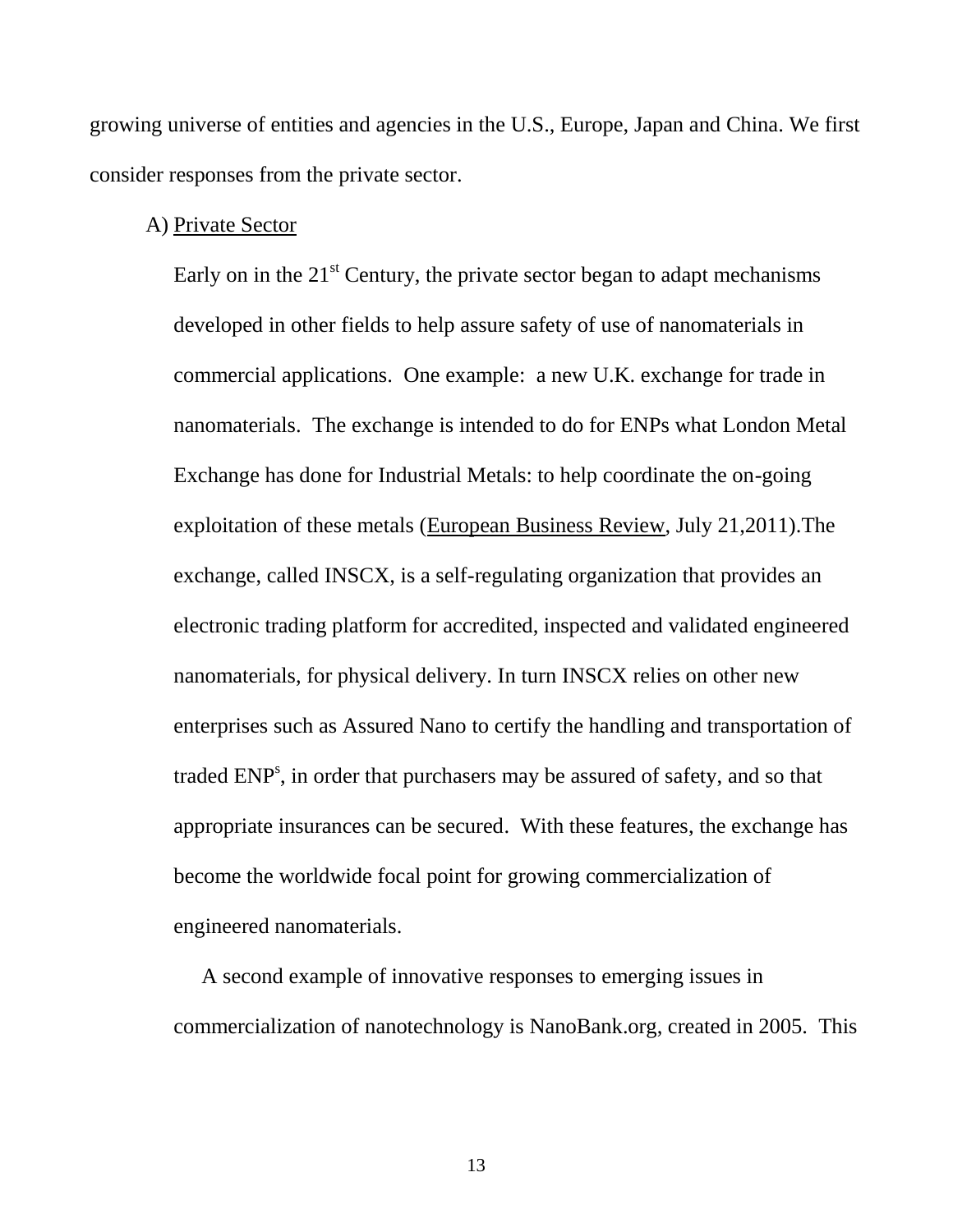is a public digital library that matches and links individuals and organization within and across subfields in nanotechnology across the world.

Another private entity, nanoTox, has evolved in the U.S. to assist business and government entities in assessing and reducing the risks in synthesis, handling, recycling and disposal of emerging nanomaterials. The firm offers nanoparticle characterization and toxicology testing. It also identifies hazards, advises on exposure containment and control, occupational hygiene, and related services. It also offers toxicology services needed for product development, and ongoing monitoring to confirm exposure conditions.

The U.S. private sector has mounted a number of other nanotechnology entities concerned both with pursuit of profit as well as nanosafety. By 2006 several trade associations, including the NanoBusiness Alliance had emerged. The American Chemistry Council is fostering research in the environmental health and safety of nanomaterials. Finally, industry has formed the Nanoparticle Occupational Safety and Health Consortium to help assure onthe-job safety in using aerosol nanoparticles, and to develop workplace exposure monitoring. A complete listing of these private sector organizations may be found at www.nanovip.com.

Within the past decade a number of academic institutions in the U.S. and Europe have also developed new centers, institutes and programs to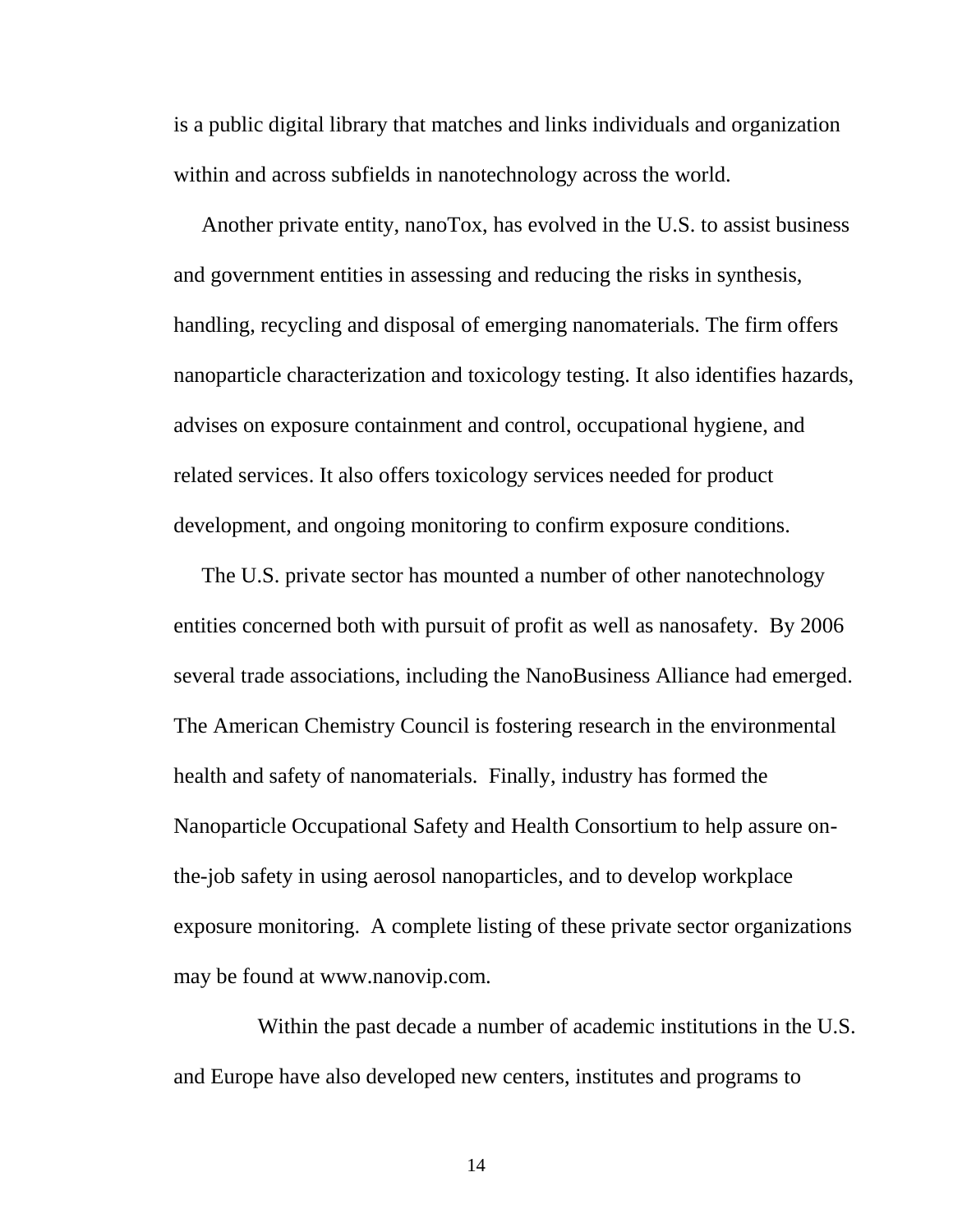evaluate both benefits and risks in utilization of nanotechnology and to promote nanosafety. Among those are:

1. The Houston-based alliance for nanohealth was established in 2004. This organization utilizes expertise on nanotechnology and biotechnology developed in the Texas Medical Center. This center is comprised of eight institutions, incorporating two medical schools (Baylor Medicine and UT Health Science), two universities (Rice and Houston), and several major hospitals (Methodist, Texas Children's).

The Alliance was the first collaborative research undertaking to deploy nanotechnology to bridge gaps between medicine, biology materials, science, computer science and public policy. The Alliance draws on multi- and interdisciplinary strengths of its eight members. The purpose of the Alliance is to develop nanotechnology based solutions to unresolved problems in medicine, through new clinical approaches (http://www.nanohealthalliance.org).

- 2. The International Alliance on Nano EHS Harmonization is a global collaborative of scientists from the U.S., Europe and Japan. This partnership focuses upon environmental and health safety in applications of nanotechnology.
- 3. The European Centre for Environment and Human Health, universities in Cornwall in 2011 was established to conduct research on the interactions between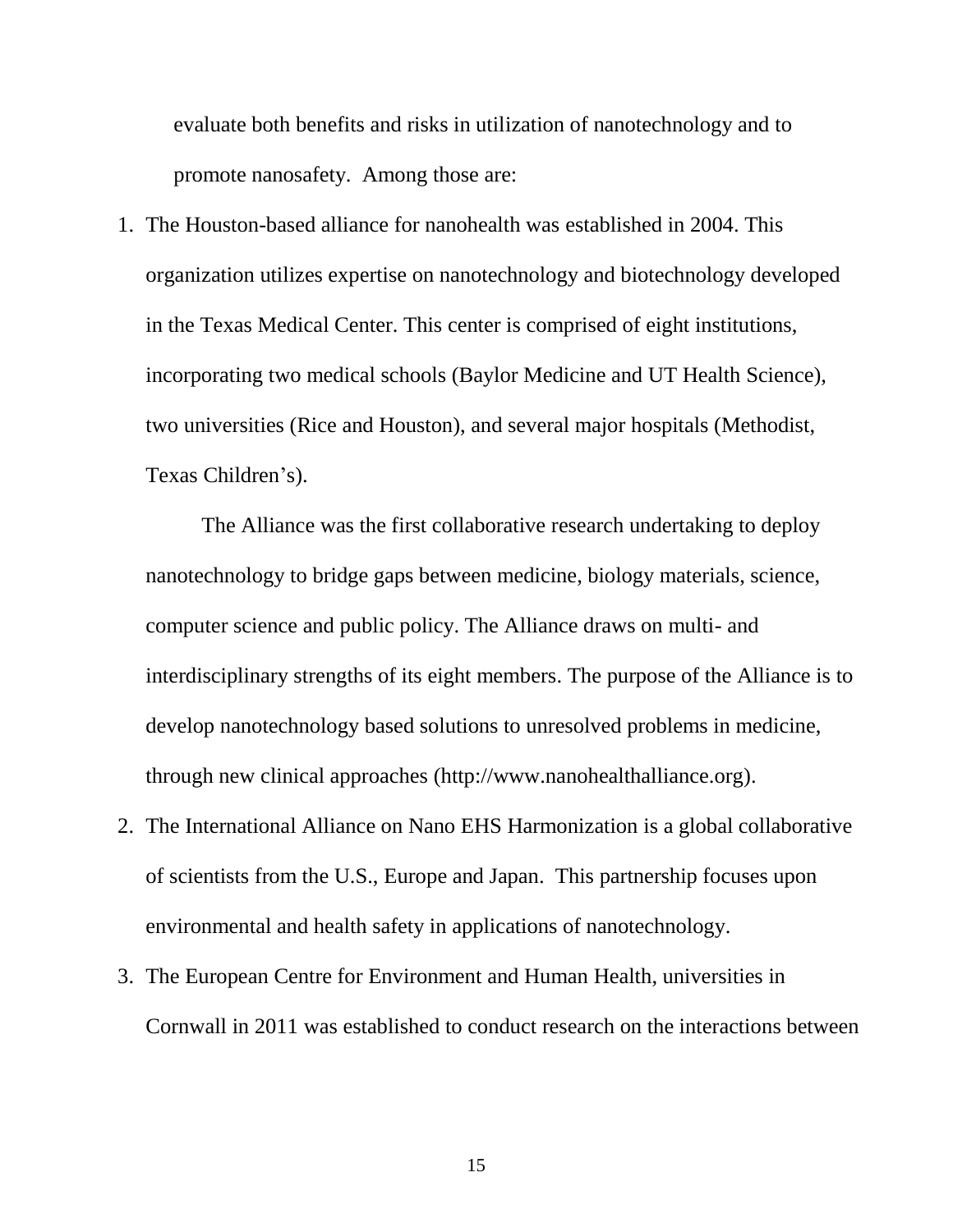health and the environment generally, and on the effects of nanotechnology in particular.

4. The Center for BIONANO Interactions, University College Dublin was created in 2009 to allow better understanding of the interaction of nanoparticles with living systems.

### B) Public Sector

Public sector agencies were not long in responding to emerging health and safety issues in nanotechnology. Prominent among these in the U.S. include the EPA (Environmental Protection Agency) and FDA (Food and Drug Administration) and most recently OSHA (Occupational Health and Safety Administration).

The Environmental Protection Agency (EPA) derives it regulatory authority on nanomaterials from the U.S. Clean Water Act, the Clean Air Act and other legislation. The EPA has taken up to now, a cautious, measured approach toward evaluation of potential health and environmental risks in adoption of nanotechnology. The EPA has stressed research, particularly on nanosafety, and is a very active participant in the National Nanotechnology Initiative, discussed below. The EPA approach is exemplified in the EPA's 2007 *Nanotechnology White Paper*.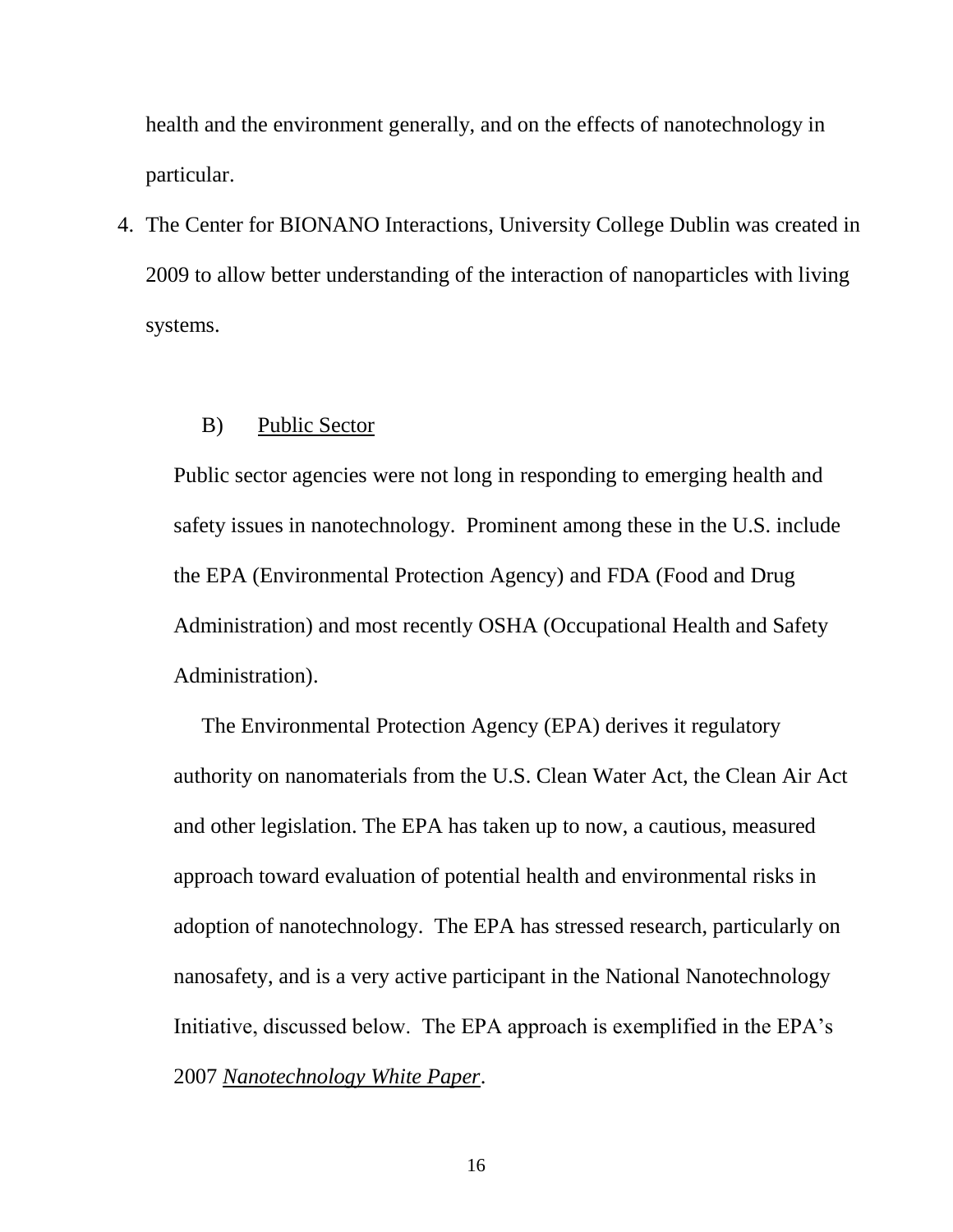By 2007, the EPA had identified over 300 consumer products and 600 raw materials and intermediate components and capital equipment items in the U.S. market, including not only carbon-based materials (fullerenes and nanotubes) but metal-based substances, such as quantum dots, nanosilver and metal oxides such as that for titanium (see Table 1 for examples).

The FDA has focused primarily not upon the adoption of a regulatory definition of nanotechnology, but rather has taken what it calls a "broadly inclusive approach" to considering whether FDA- regulated products (especially drugs) contain nanomaterials or involve nanotechnology, and especially how those materials are absorbed through inhalation, ingestion or other routes of exposure.

The FDA has thus far been reluctant to require that products containing nanomaterials be reported or labeled. Manufacturers are not required to report the use of engineered nanomaterials, except for single and multi-walled carbon nanotubes. Manufacturers are also not required to label products that contain engineered nanoparticles (ENP<sup>s</sup>). Therefore, at least in the U.S., consumers are largely unaware about their intake of these particles (Environmental Health Perspectives, March 2011).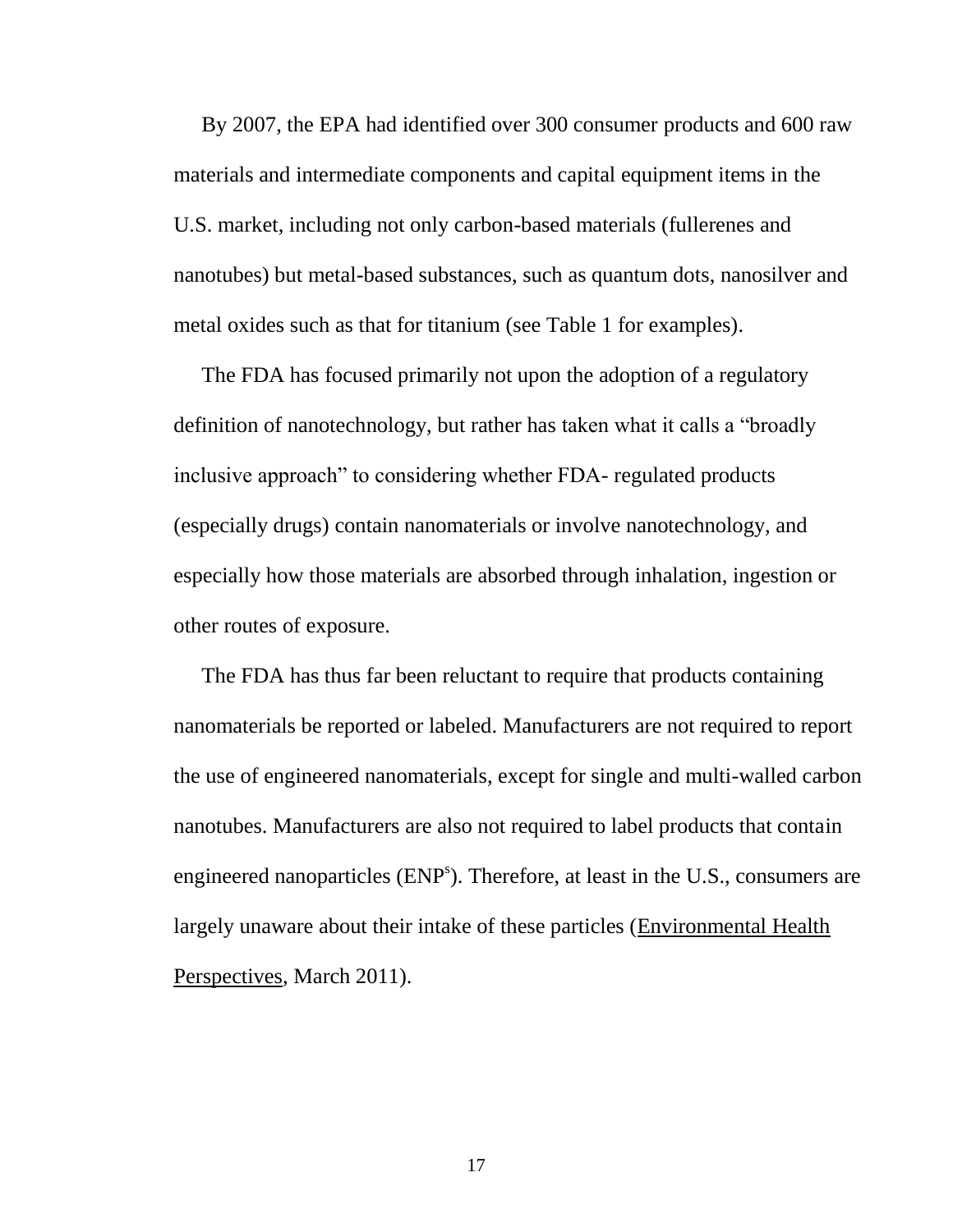| Health and                         | <b>Electronics and</b>          | Home and                       | Food and             | Other                                |
|------------------------------------|---------------------------------|--------------------------------|----------------------|--------------------------------------|
| <b>Fitness</b>                     | <b>Computers</b>                | Garden                         | Beverage             |                                      |
| Wound                              | Computer                        | Paint                          | Non-stick            | Anti-corrosive                       |
| dressing                           | displays                        |                                | coatings for<br>pans | Coatings                             |
| <b>Baseball Bats</b>               | Games                           | Antimicrobial<br>refrigerators | Antimicrobials       | Anti-barnacle                        |
| <b>Pregnancy tests</b>             |                                 |                                |                      | Lubricants                           |
| Golf<br>clubs                      | Computer<br>hardware            | Stain-resistant<br>cushions    |                      | Anti-oxidants                        |
| <b>Tennis</b><br>rackets           | <b>Touch</b><br>screens         |                                |                      | Odor-resistant<br>garments           |
| <b>Dietary</b><br>supplements      | <b>Ultrafast</b><br>transistors |                                |                      | <b>Composites for</b><br>auto bodies |
| <b>Skis</b>                        |                                 |                                |                      | De-icina<br>(Aircraft wings etc.)    |
| <b>Bowling balls</b>               |                                 |                                |                      | Strain paint                         |
| Antibacterial<br>socks             |                                 |                                |                      | Self cleaning<br>glass in buildings  |
| Diagnostic<br>chip                 |                                 |                                |                      |                                      |
| Waste and stain<br>resistant pants |                                 |                                |                      |                                      |
| Shampoos and<br>cosmetics          |                                 |                                |                      |                                      |
| Engineered<br>human tissue         |                                 |                                |                      |                                      |
| Air filters                        |                                 |                                |                      |                                      |
| <b>Extreme wear</b><br>makeup      |                                 |                                |                      |                                      |

*Table 1 presents examples of products that utilize nanotechnology and nanomaterials*.

Sources: EPA Technology White Paper 2007, and "Engineered Nanoparticles in Consumer Products" Environmental Health Perspectives, March 2011, and Hobson, 20XX).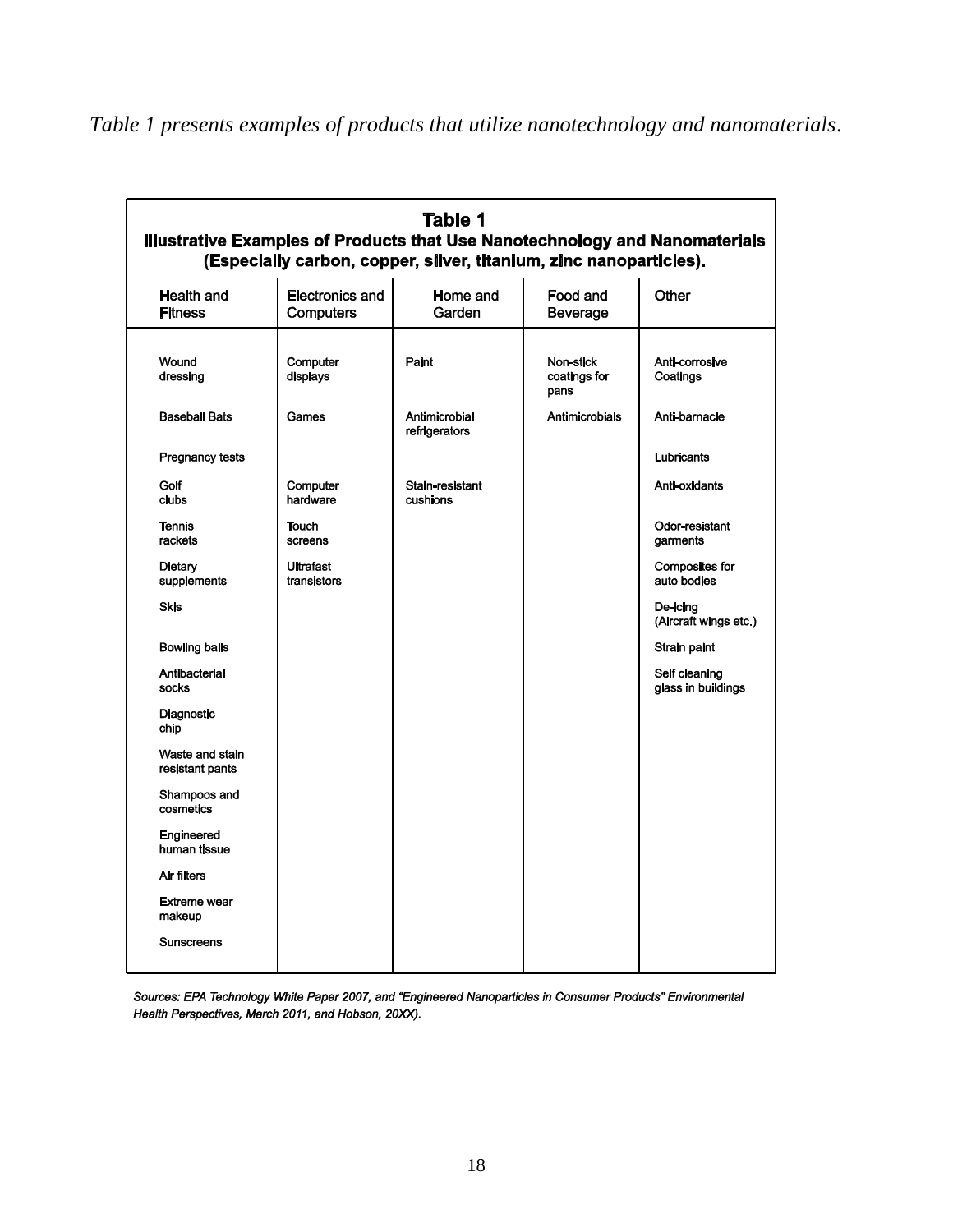## *Table 2 shows a partial list of FDA approved nano pharmaceuticals.*

## **TABLE 2**

### Table 2.

# **EXAMPLES OF FDA APPROVED NANO PHARMACEUTICALS**

### • Liposomals

- Liposomal Amphoterecin B Mycotic infection 1990
- Liposomal Daunorubicin (DaunoXome) Kaposi's Sarcoma 1995
- Cytarabine liposome injection (Depocyt) Lymphomatous meningitis -2007
- Collagran MMP inhibiting wound dressings 2006
- Stealth liposome doxorubicin Kaposi's Sarcoma 1995
- Doxil/Caelyx Ovarian/Breast cancer 1999
- Verteporfin liposomal (Visudyne) Wet macular degeneration 2000

### • Solid Polymeric

- Carmustine (Gliadel) Glioblastoma multiform 1996
- Abraxane (nanoparticles of paclitaxel-taxol) Mammary cancer  $(metastic) - 2005$
- TrivCor (nanoparticulate form) high cholesterol treatment 2004

### • PEGylated

- PEG-succinimidyl-L-asparaginase Lymphloblastic leukemia 1994
- PEG-adenosine deaminase Serius immunodeficiency 1990
- PEG-interferon -2a (Pegasyls) Hepatitis C 2002

### • Nanocrystal

- Emend nanocrystals Nausea prevention in chemotherapy 2003
- Rapamune nanocrystal Rejection prevention 2000

*Source: Hobson, 2012*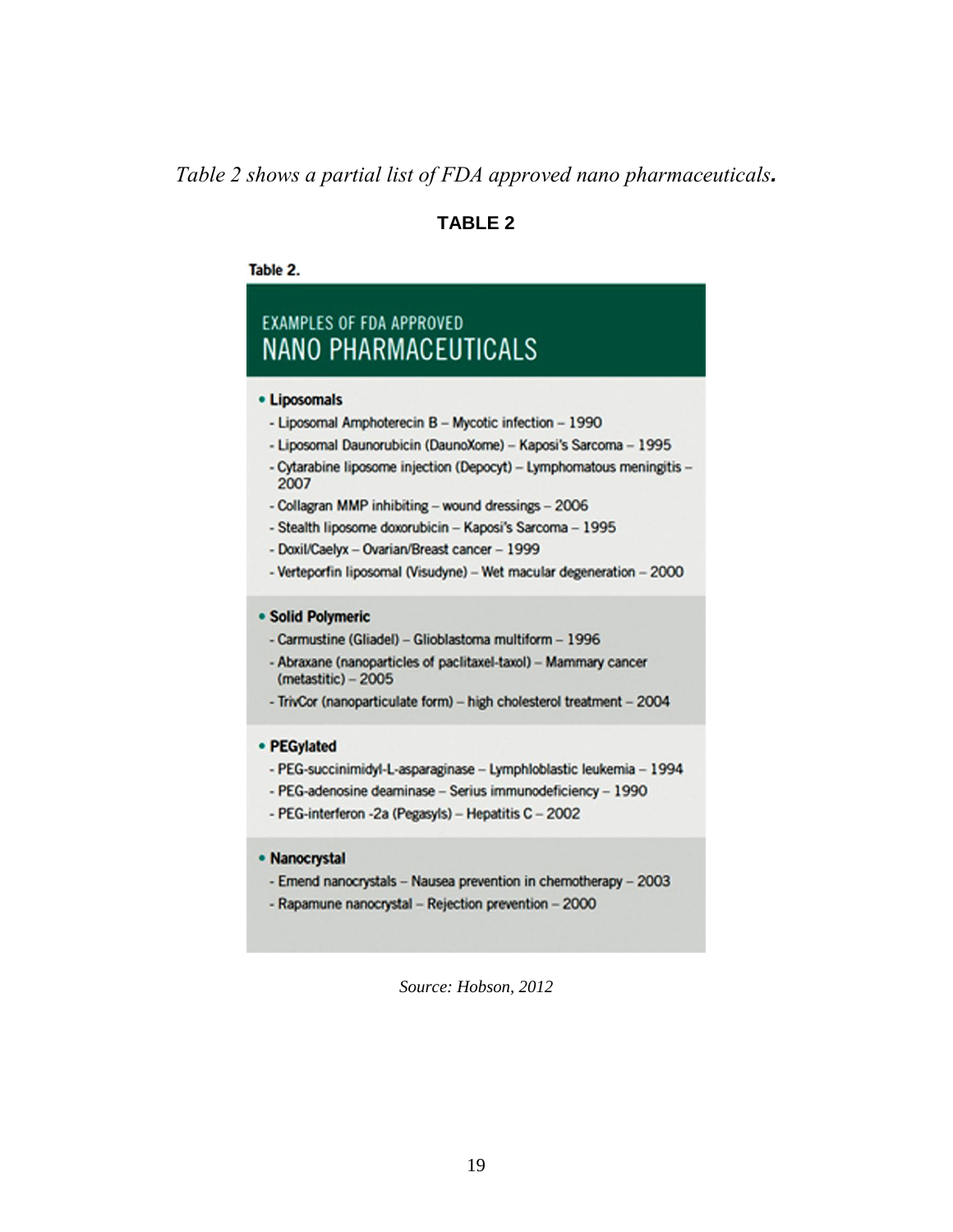## **National Nanotechnology Initiative (NNI)**

The undertaking that perhaps best depicts the breadth of U.S. public sector responses to potentials and perils of nanotechnology has been the National Nanotechnology Initiative (NNI). Building upon the 1999 groundwork provided by the NSF, the NNI was established in 2001 to coordinate nanotechnology research and development across all federal agencies including the aforementioned EPA and FDA, as well as 23 other federal agencies. Other than the EPA and FDA, the agencies most relevant for the health and environmental implications of nanotechnology are OSHA, the NSF, the NIH, and the National Institute for Occupational Health and Safety. Of particular relevance is the NNI's working group focused upon Nanotechnology Environmental Health Implications (NEHI).

The NNI is an ideal umbrella entity for mounting further ambitious new initiatives to improve both understanding of, and remediation of, toxicological risks of nanotechnology. One example: an untold wealth of valuable information is contained in eight separate data bases on toxicity. Integration of these databases utilizing informatics, among other tools, is needed to make the data more accessible and more visible. This will enable agencies and enterprises to build predictive algorithms on toxic effects including those from nanomaterials, on a real-time basis.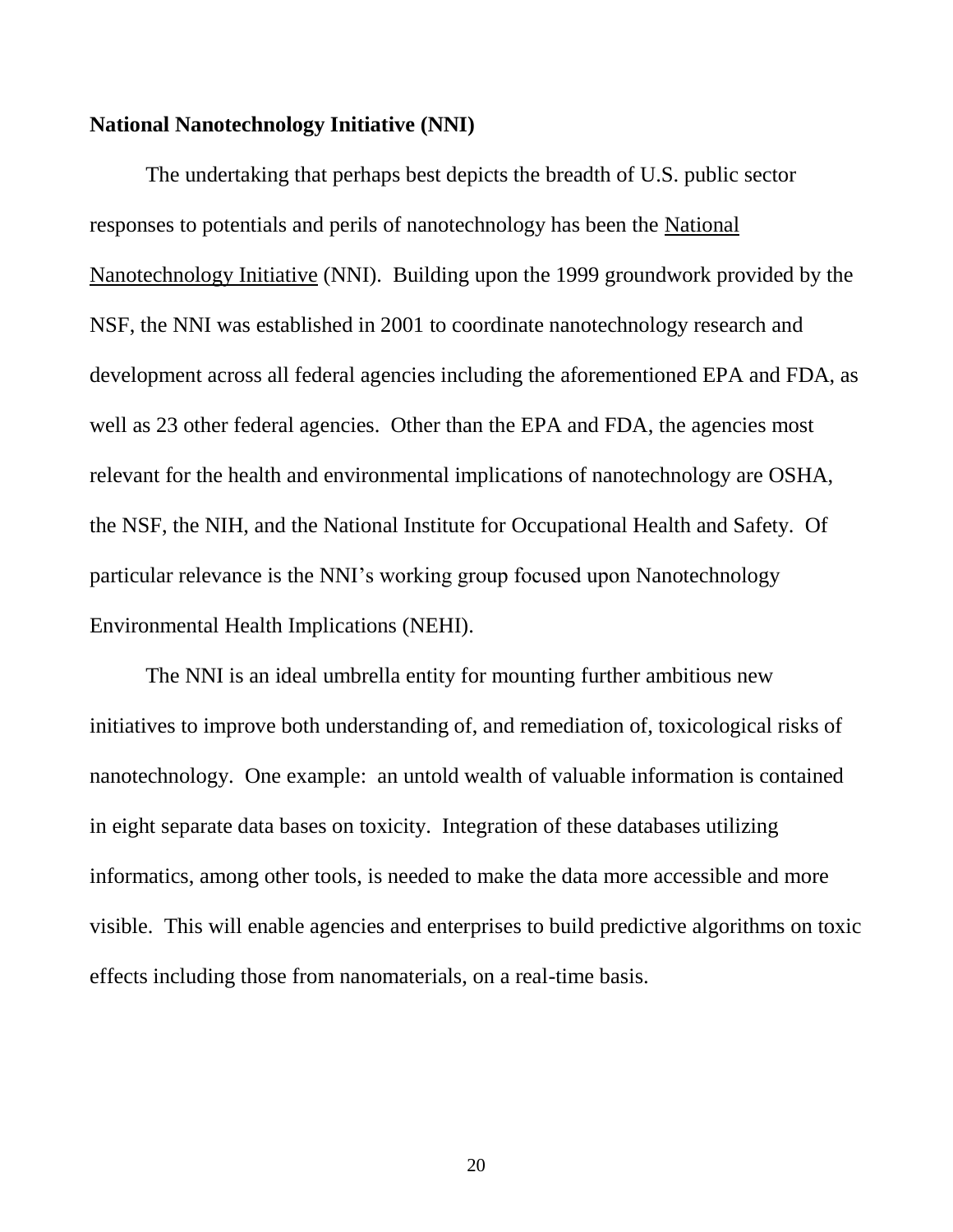### **OHSHA**

The Federal Office of Occupational Health, Safety and Health Administration (OSHA) has developed major regulatory criteria relevant to nanosafety. The first is the "Employees General Duty Clause." This obliges employers to protect workers for serious recognized workplace hazards (such as indoor air quality, occupational exposures, etc.). The employer must also take whatever hazard abatement actions feasible.

The second criteria is called "Right to Know." This requires employers to transmit to all employees information on all hazards, to label containers, compile material safety data sheets and train employees on protective methods.

The final OSHA criteria is labeled "Global Harmonization." This regulation establishes a four year transition and compliance schedule, to begin November 30, 2013 and end June 1, 2016. This regulation applies first, on November 30, 2013, to all firms using, handling or storing chemicals. All employees must be trained in safe handling. Then, on June 2015, the training requirements extend to chemical manufacturers and importers. By 2016 all firms will be required to update employees on any newly identified health hazards.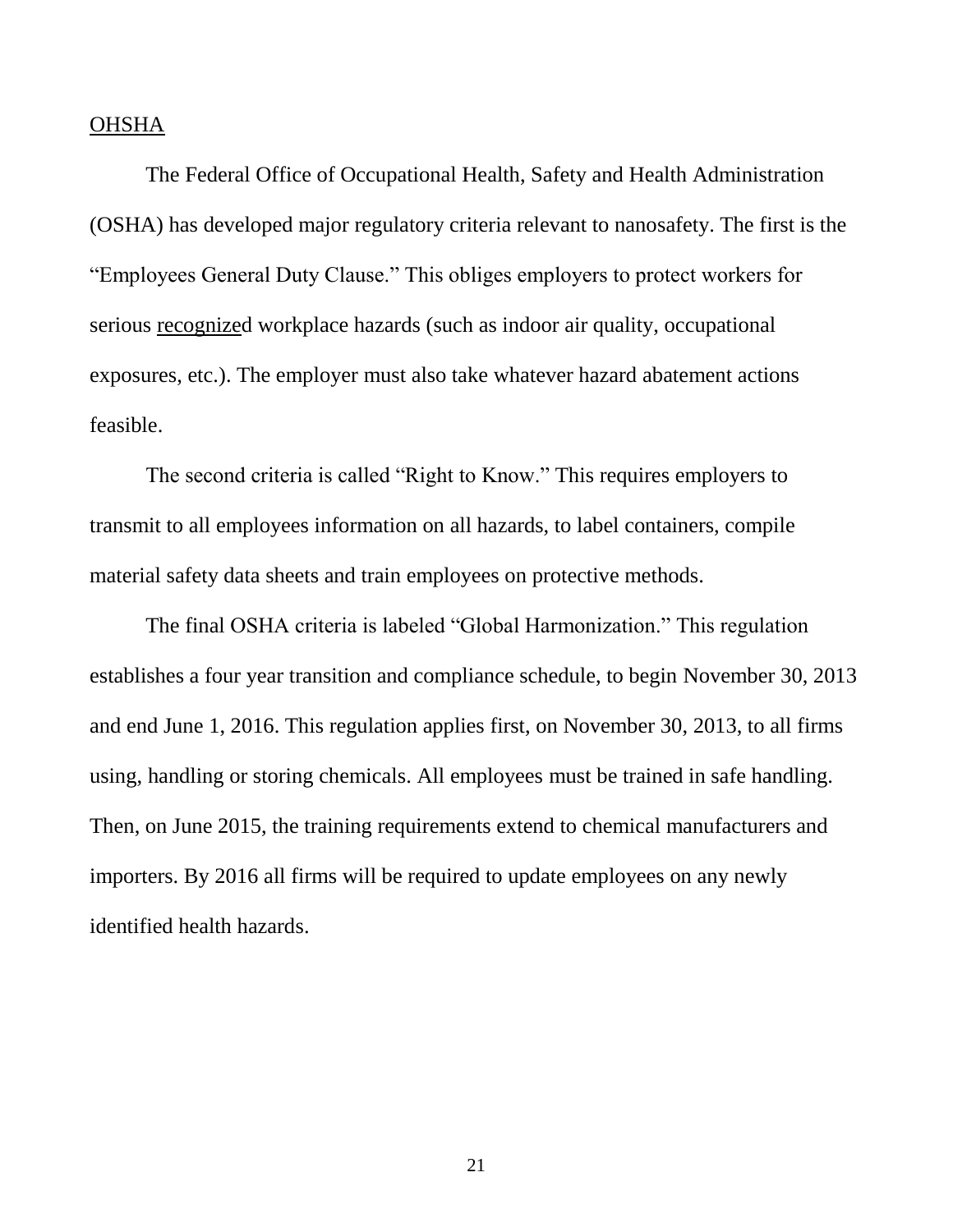## NIOSH

The National Institute for Occupational Safety and Health is a department of Health and Human Services agency that provides occupational limits to exposure to carbon nanotubes and nanofibers. NIOSH also issue periodic reports on health and environmental research on toxic reactions of animal subjects exposed to nanomaterials [\(http://www.cdc.gov/niosh\)](http://www.cdc.gov/niosh).

## EUROPEAN AND CHINESE GOVERNMENTAL AND MULTI-LATERAL ENTITIES: AGENCIES CONCERNED WITH NANOSAFETY.

Amidst rapidly growing activity in nanotechnology in Germany, U.K., France, Switzerland and China, governmental entities have established a range of new policies and programs to regulate use of engineered nanomaterials. For example, the French government recently issued, unilaterally, a new set of regulations and fines governing the import of nanomaterials in amounts of 100 grams or more. These regulations will apply in 2013, along with a system of fines.

The EU established in 2009 new regulations pertaining to nanomaterials, called Registration, Evaluation, Authorization and Restrictions of Chemicals (REACH). Importers and manufacturers subject to REACH are required to register nanomaterials.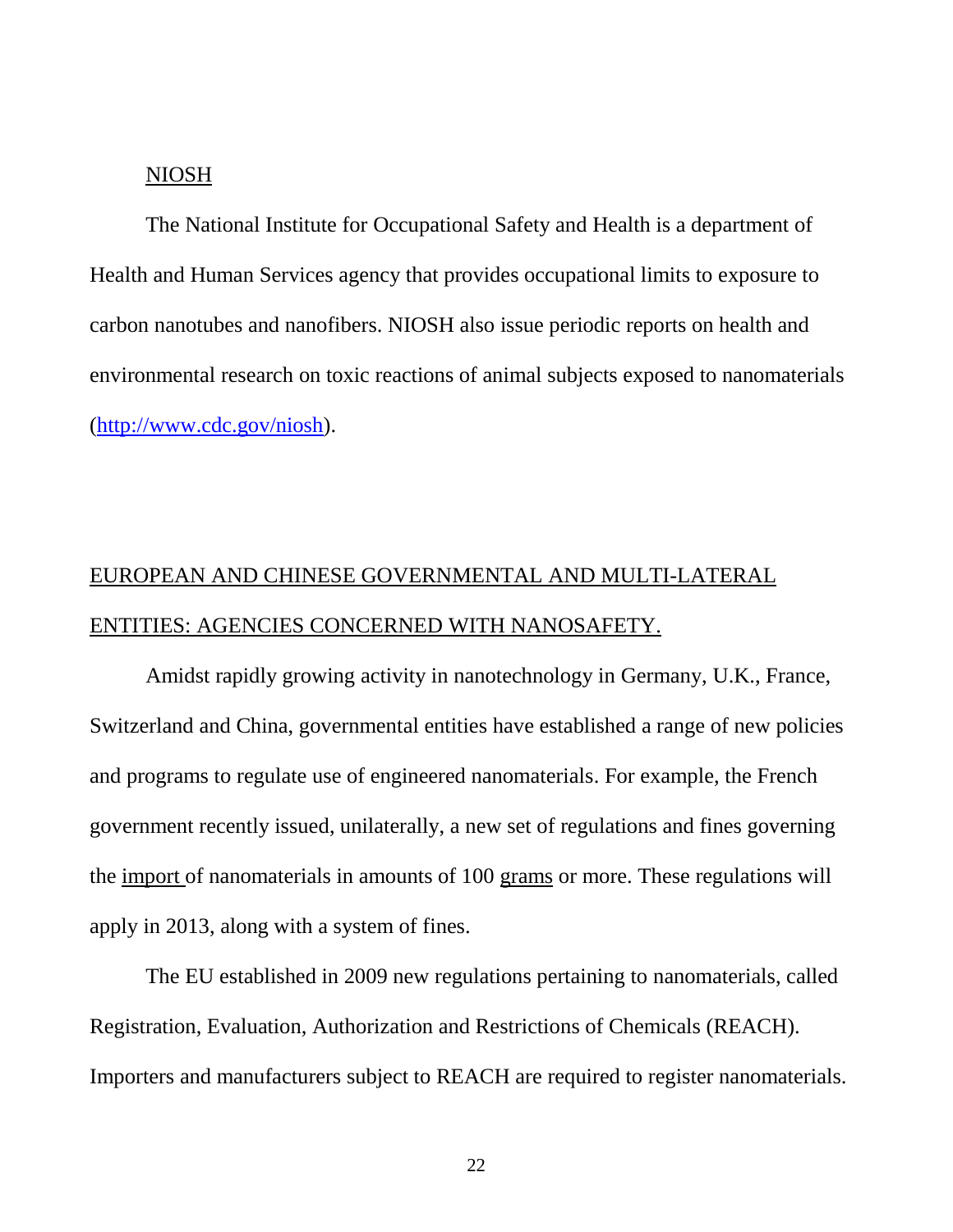They are also required to provide information on toxicity and potential hazards, for all imports or production of one metric ton per year (in contrast to the more severe limit of 100 grams established in France).

The OECD has also been active in alerting its 20-odd member nations to the implications of manufactured nanomaterials. In 2006 it established a subsidiary body to work on the environmental health and safety implications of nanomaterials.

Chinese investment in nanotechnology has increased sharply in recent years, to the point that total patent applications in the field now surpass the U.S. and Europe. (Nature News and Comments Online, September 19, 2012). Up until now only 3% of this investment has been in safety studies, relative to about 6% of nanotech funding in the U.S.. While 80% of the Chinese public (in a sample of 6,000 respondents) professed no concern over health and environmental concerns in nanotech, researchers have begun to take notice of safety issues, The first step in coping with the issue has been the formation of a multilateral project called "Nanosolutions." This U.S. \$17 million undertaking will involve researchers from China, Europe, the U.S. and Brazil. The aim, is to develop a nano-safety classification system based on toxicity studies and bioinformatics data.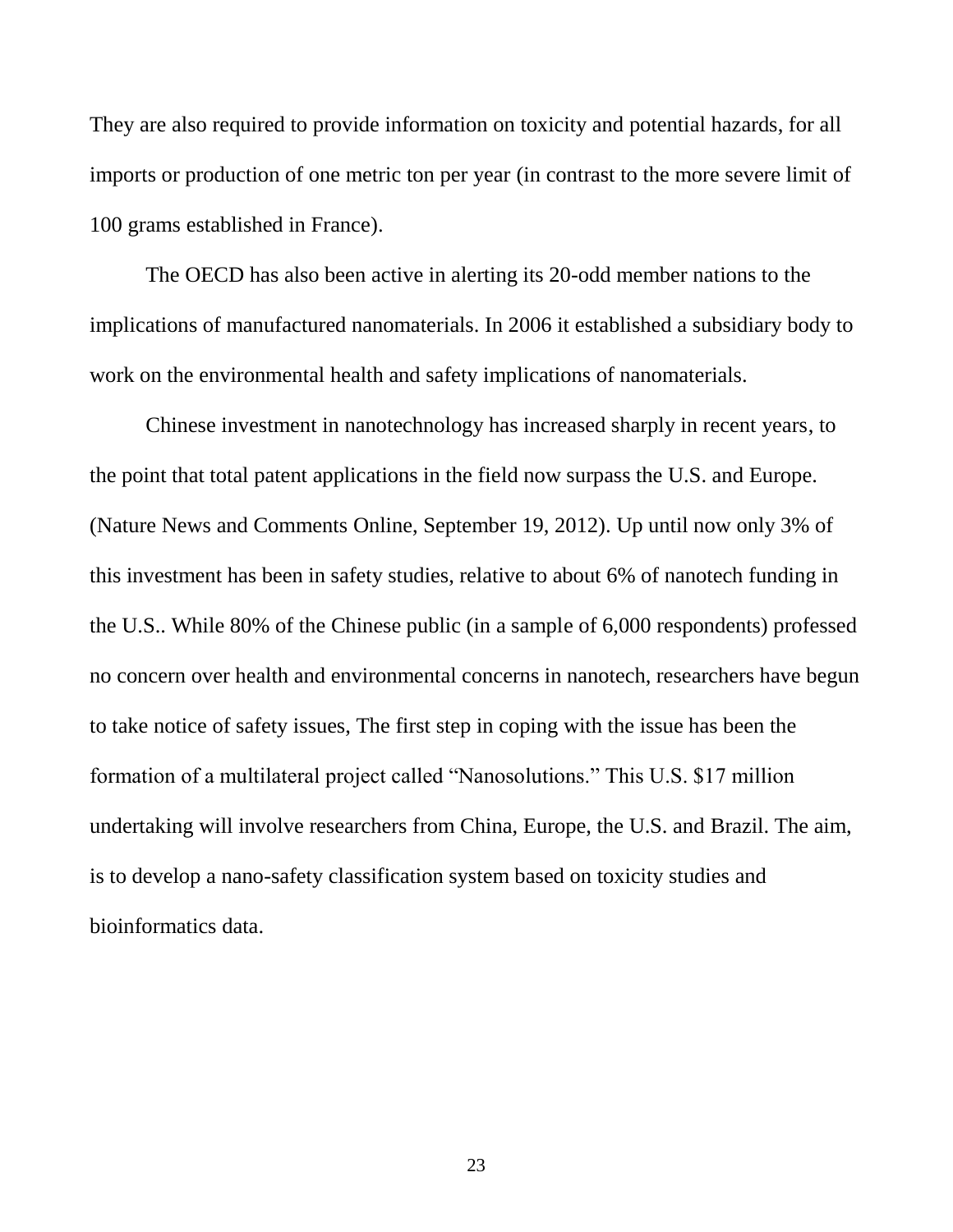## V. **Conclusion**

Thus far we have the benefit of barely one decade of appreciable commercialization of nanotechnology. Research on the potential effects of nanoparticles on health and the environment also began only a few years ago. Hundreds of research projects sponsored or mounted by the aforementioned private and public entities in the U.S., Europe, Japan and China are still in progress. Doubtless the yield from this work will vastly shrink the zones of ignorance still surrounding much of the toxic health effects and any noxious environmental effects of using nanoparticles.

There are engineered nanoparticles that display little or no toxic properties, and there are nanoparticles that may prove quite harmful, certainly to laboratory animals if not humans. NIOSH notes that one of its key toxicological findings of pulmonary exposure to carbon nanotubes is as follows.

"Rapid and persistent fibrosis in mice, some cardiovascular dysfunction, and (for multi-walled carbon nanotubes) inflammation of the brain" (Laura Hodson, NIOSH, "Engineering Case Studies," Nanomaterials, 2010).

Nevertheless, according to one leader in the field of nanohealth, "insufficient toxicological evidence exists at this time to recommend the specific medical screening of workers potentially exposed to engineered nanoparticles" (Hobson, Pharmaceutical Formulation and Quality, Feb./March 2010).